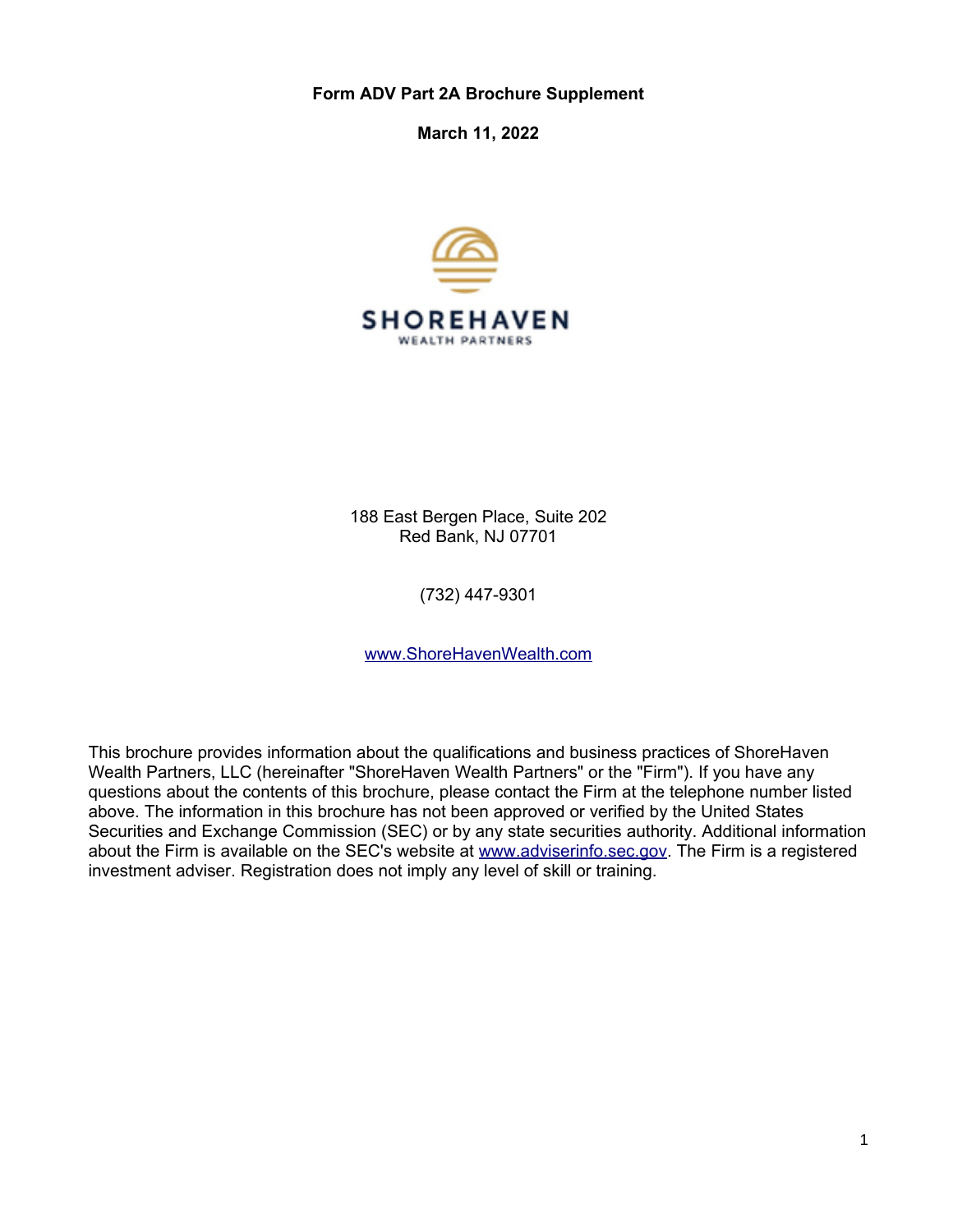# **Item 2 Material Changes**

In this Item, ShoreHaven Wealth Partners is required to discuss any material changes that have been made to the brochure since the last annual amendment.

Since the filing of our last annual updating amendment, dated February 19, 2021 we have no material changes to report.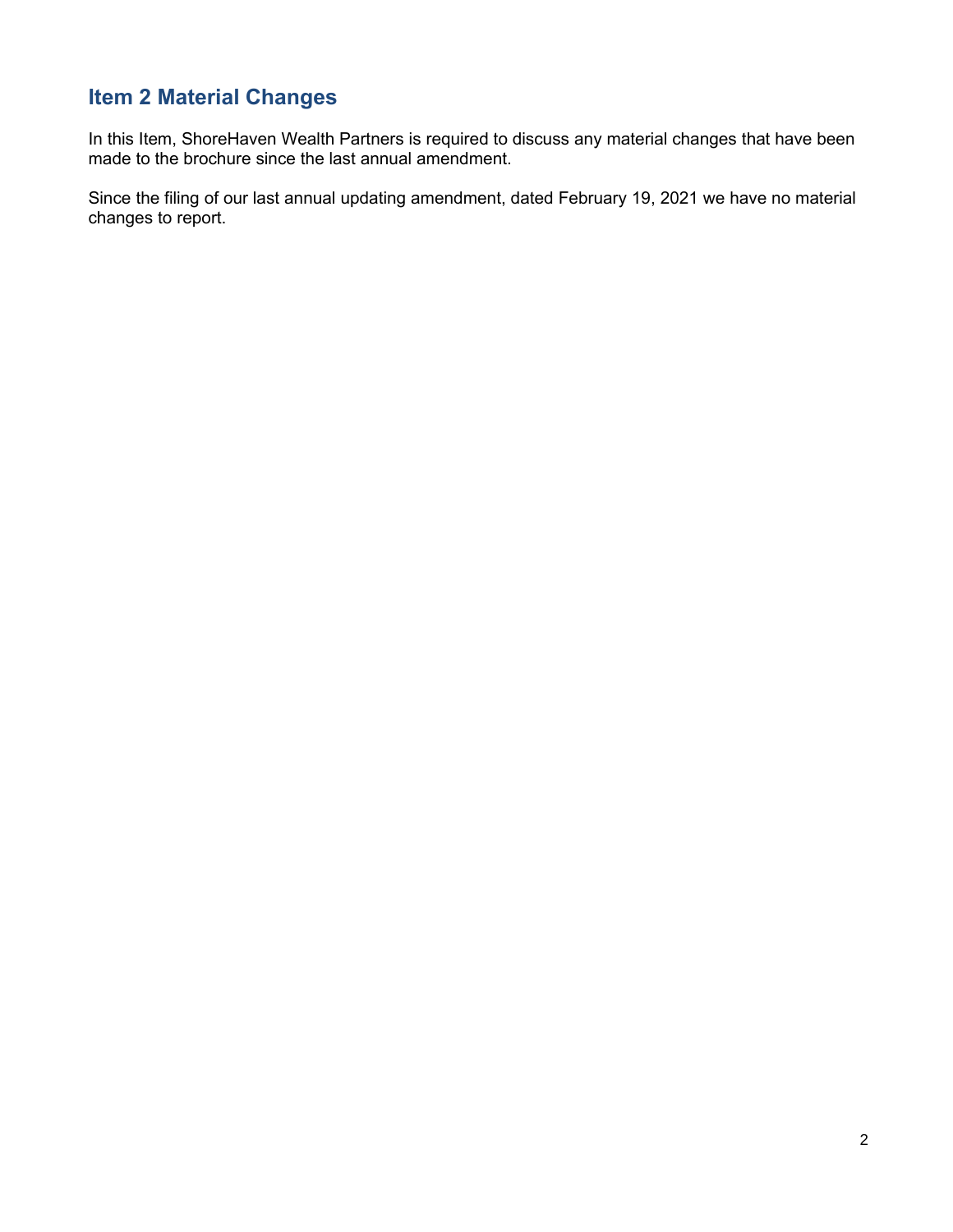# **Item 3 Table Of Contents**

| Item 1 Cover Page                                                  | Page 1  |
|--------------------------------------------------------------------|---------|
| Item 2 Material Changes                                            | Page 2  |
| Item 3 Table Of Contents                                           | Page 3  |
| Item 4 Advisory Business                                           | Page 4  |
| Item 5 Fees and Compensation                                       | Page 8  |
| Item 6 Performance-Based Fees and Side-by-Side Management          | Page 11 |
| Item 7 Types of Clients                                            | Page 11 |
| Item 8 Methods of Analysis, Investment Strategies and Risk of Loss | Page 11 |
| Item 9 Disciplinary Information                                    | Page 15 |
| Item 10 Other Financial Industry Activities and Affiliations       | Page 16 |
| Item 11 Code of Ethics                                             | Page 16 |
| Item 12 Brokerage Practices                                        | Page 17 |
| Item 13 Review of Accounts                                         | Page 21 |
| Item 14 Client Referrals and Other Compensation                    | Page 21 |
| Item 15 Custody                                                    | Page 21 |
| Item 16 Investment Discretion                                      | Page 22 |
| Item 17 Voting Client Securities                                   | Page 22 |
| Item 18 Financial Information                                      | Page 22 |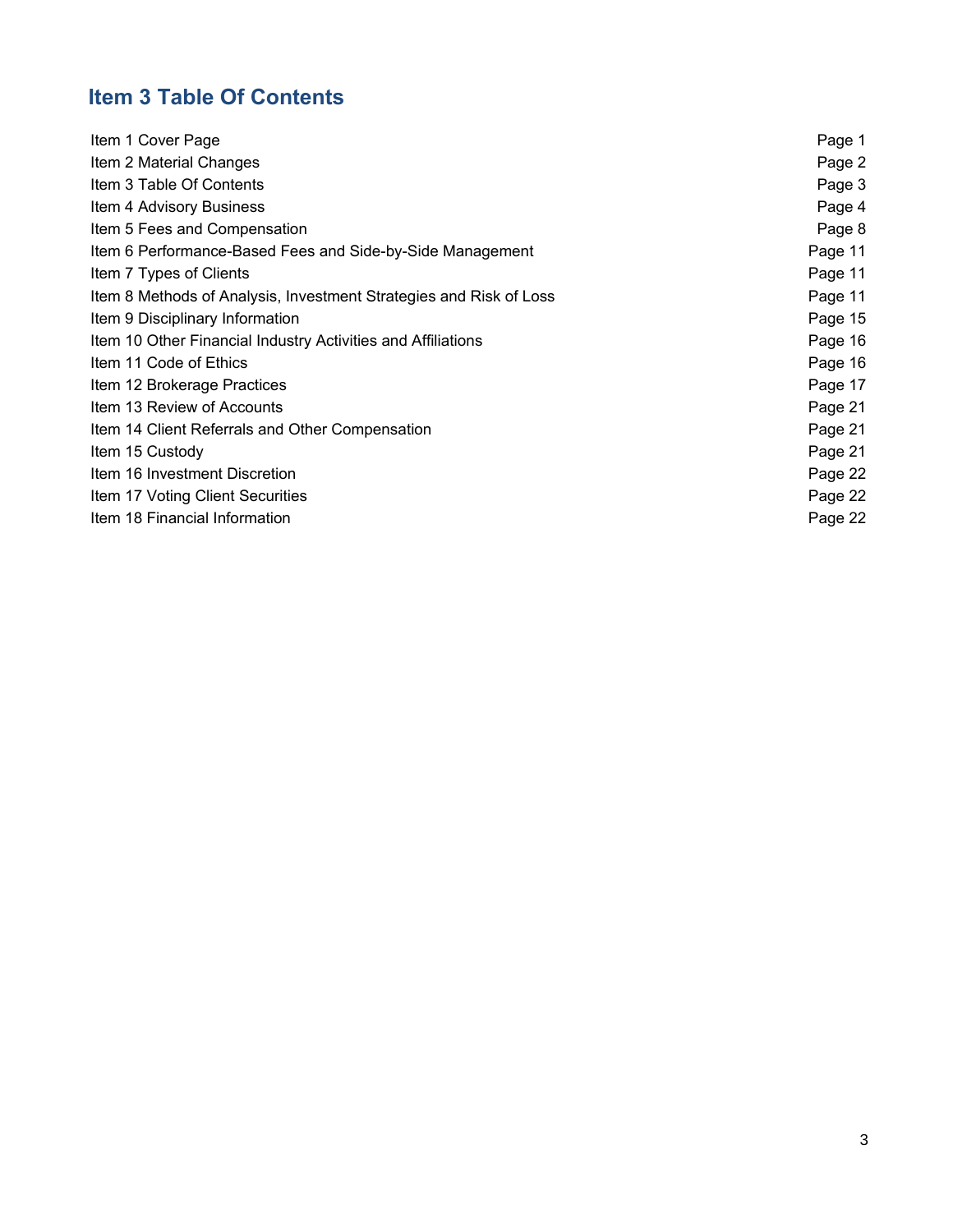# **Item 4 Advisory Business**

ShoreHaven Wealth Partners offers a variety of advisory services, which include financial planning, consulting, and investment management services. Prior to ShoreHaven Wealth Partners rendering any of the foregoing advisory services, clients are required to enter into one or more written agreements with ShoreHaven Wealth Partners setting forth the relevant terms and conditions of the advisory relationship (the "Advisory Agreement").

ShoreHaven Wealth Partners filed for registration as an investment adviser in June 2020 and is owned by Lawrence Durso, Michael Durso and Michael Lombardi. As of January 31, 2022, the Firm has \$381,028,860 in assets under management, \$360,008,663 of which are discretionary and \$21,020,197 of which are non-discretionary.

While this brochure generally describes the business of ShoreHaven Wealth Partners, certain sections also discuss the activities of its Supervised Persons, which refer to the Firm's officers, partners, directors (or other persons occupying a similar status or performing similar functions), employees or other persons who provide investment advice on ShoreHaven Wealth Partners's behalf and are subject to the Firm's supervision or control.

#### **Financial Planning and Consulting Services**

ShoreHaven Wealth Partners offers clients a broad range of financial planning and consulting services, which include any or all of the following functions:

- Business Planning
- Cash Flow Forecasting
- Trust and Estate Planning
- Financial Reporting
- Investment Consulting
- Insurance Planning
- Retirement Planning
- Risk Management
- Charitable Giving
- Distribution Planning
- Tax Planning
- Education Planning

While each of these services is available on a stand-alone basis, certain of them can also be rendered in conjunction with investment portfolio management as part of a comprehensive wealth management engagement (described in more detail below).

In performing these services, ShoreHaven Wealth Partners is not required to verify any information received from the client or from the client's other professionals (e.g., attorneys, accountants, etc.,) and is expressly authorized to rely on such information. ShoreHaven Wealth Partners recommends certain clients engage the Firm for additional related services, its Supervised Persons in their individual capacities as insurance agents or registered representatives of a broker-dealer and/or other professionals to implement its recommendations. Clients are advised that a conflict of interest exists for the Firm to recommend that clients engage ShoreHaven Wealth Partners or its affiliates to provide (or continue to provide) additional services for compensation, including investment management services. Clients retain absolute discretion over all decisions regarding implementation and are under no obligation to act upon any of the recommendations made by ShoreHaven Wealth Partners under a financial planning or consulting engagement. Clients are advised that it remains their responsibility to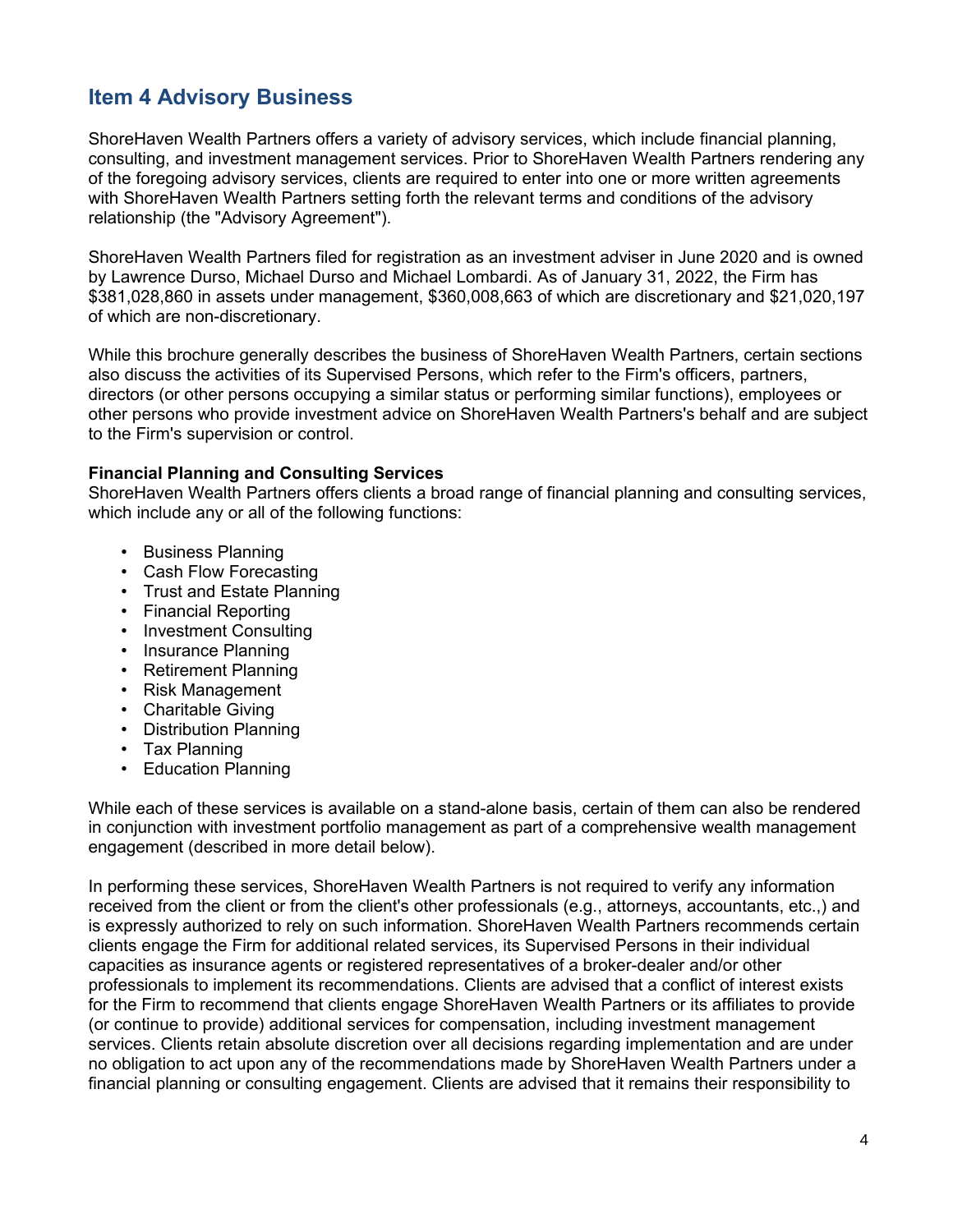promptly notify the Firm of any change in their financial situation or investment objectives for the purpose of reviewing, evaluating or revising ShoreHaven Wealth Partners's recommendations and/or services.

#### **Investment and Wealth Management Services**

ShoreHaven Wealth Partners manages client investment portfolios on a discretionary or nondiscretionary basis. In addition, ShoreHaven Wealth Partners provides certain clients with wealth management services which include a broad range of financial planning and consulting services as well as discretionary management of investment portfolios.

ShoreHaven Wealth Partners primarily allocates client assets among various exchange-traded funds ("ETFs"), mutual funds, and independent investment managers through separately managed accounts or subadvisory relationships ("Independent Managers") in accordance with their stated investment objectives. Where appropriate the Firm may also recommend alternative investments and cryptocurrencies.

Where appropriate, the Firm also provides advice about any type of legacy position or other investment held in client portfolios, but clients should not assume that these assets are being continuously monitored or otherwise advised on by the Firm. Clients can engage ShoreHaven Wealth Partners to manage and/or advise on certain investment products that are not maintained at their primary custodian, such as variable life insurance and annuity contracts and assets held in employer sponsored retirement plans and qualified tuition plans (i.e., 529 plans). In these situations, ShoreHaven Wealth Partners directs or recommends the allocation of client assets among the various investment options available with the product. These assets are generally maintained at the underwriting insurance company or the custodian designated by the product's provider and clients may be responsible to implement the recommendations depending on the authority the Firm is given by the product's provider.

ShoreHaven Wealth Partners tailors its advisory services to meet the needs of its individual clients and seeks to ensure, on a continuous basis, that client portfolios are managed in a manner consistent with those needs and objectives. ShoreHaven Wealth Partners consults with clients on an initial and ongoing basis to assess their specific risk tolerance, time horizon, liquidity constraints and other related factors relevant to the management of their portfolios. Clients are advised to promptly notify ShoreHaven Wealth Partners if there are changes in their financial situation or if they wish to place any limitations on the management of their portfolios. Clients can impose reasonable restrictions or mandates on the management of their accounts if ShoreHaven Wealth Partners determines, in its sole discretion, the conditions would not materially impact the performance of a management strategy or prove overly burdensome to the Firm's management efforts.

#### **Retirement Plan Consulting Services**

ShoreHaven Wealth Partners provides various consulting services to qualified employee benefit plans and their fiduciaries. This suite of institutional services is designed to assist plan sponsors in structuring, managing and optimizing their corporate retirement plans. Each engagement is individually negotiated and customized, and includes any or all of the following services:

- Plan Design and Strategy
- Plan Review and Evaluation
- Executive Planning & Benefits
- Investment Selection
- Plan Fee and Cost Analysis
- Plan Committee Consultation
- Fiduciary and Compliance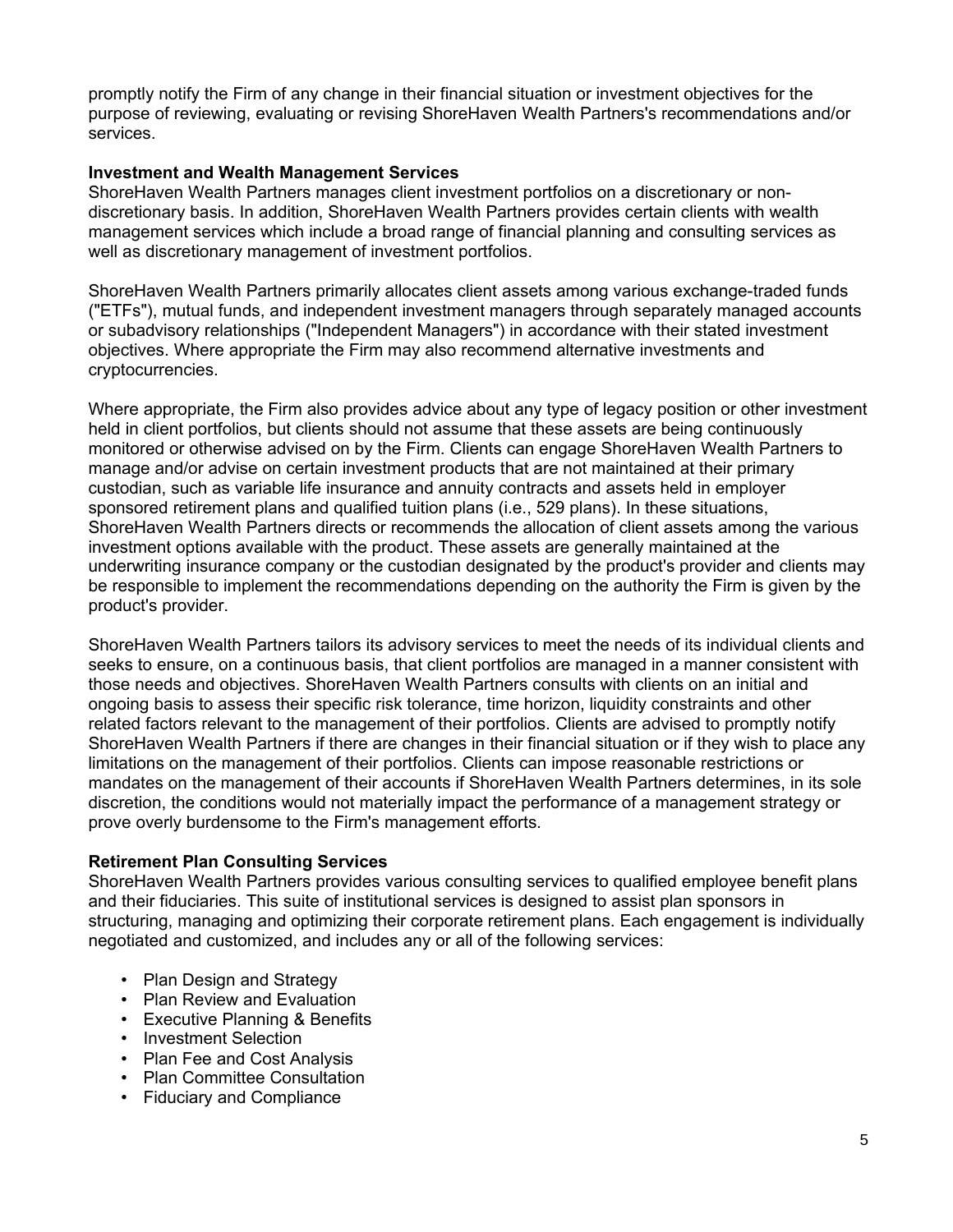• Participant Education

As disclosed in the Advisory Agreement, certain of the foregoing services are provided by ShoreHaven Wealth Partners as a fiduciary under the Employee Retirement Income Security Act of 1974, as amended ("ERISA"). In accordance with ERISA Section 408(b)(2), each plan sponsor is provided with a written description of ShoreHaven Wealth Partners's fiduciary status, the specific services to be rendered and all direct and indirect compensation the Firm reasonably expects under the engagement.

#### **Use of Independent Managers**

As mentioned above, ShoreHaven Wealth Partners selects certain Independent Managers to actively manage a portion of its clients' assets. The specific terms and conditions under which a client engages an Independent Manager are set forth in a separate written agreement with the designated Independent Manager. That agreement can be between the Firm and the Independent Manager (often called a subadvisor) or the client and the Independent Manager (sometimes called a separate account manager). The Independent Managers may also be accessed through a TAMP or other platform of managers. In addition to this brochure, clients will typically also receive the written disclosure documents of the respective Independent Managers engaged to manage their assets.

ShoreHaven Wealth Partners evaluates a variety of information about Independent Managers, which includes the Independent Managers' public disclosure documents, materials supplied by the Independent Managers themselves and other third-party analyses it believes are reputable. To the extent possible, the Firm seeks to assess the Independent Managers' investment strategies, past performance and risk results in relation to its clients' individual portfolio allocations and risk exposure. ShoreHaven Wealth Partners also takes into consideration each Independent Manager's management style, returns, reputation, financial strength, reporting, pricing and research capabilities, among other factors.

ShoreHaven Wealth Partners continues to provide services relative to the discretionary selection of the Independent Managers. On an ongoing basis, the Firm monitors the performance of those accounts being managed by Independent Managers. ShoreHaven Wealth Partners seeks to ensure the Independent Managers' strategies and target allocations remain aligned with its clients' investment objectives and overall best interests.

#### **Use of Dynasty Financial Partners, LLC TAMP**

ShoreHaven Wealth Partners has entered into a contractual relationship with Dynasty Financial Partners, Dynasty Wealth management and its affiliates ("Dynasty"), which provides ShoreHaven Wealth Partners with operational and back office support including access to a network of service providers. Through the Dynasty network of service providers, ShoreHaven Wealth Partners may receive preferred pricing on trading technology, reporting, custody, brokerage, compliance and other related services. Dynasty works closely with the Firm on the operational and investment set-up to fully understand the Firm's objectives and transition capabilities. Dynasty will initially provide the Firm's chief compliance officer as well as control person in setting up the Firm. Dynasty charges a "Platform Fee," for which, unless otherwise disclosed, the client will be charged, separate from and in addition to such client's annual investment management fee, as described in Item 5 below.. In addition, Dynasty's subsidiary, Dynasty Wealth Management, LLC ("DWM") is an SEC registered investment adviser, that provides access to a range of investment services including: separately managed accounts ("SMA"), mutual fund and ETF asset allocation strategies, and unified managed accounts ("UMA") managed by external third party managers (collectively, the "Investment Programs"). ShoreHaven Wealth Partners and its clients may separately engage the services of Dynasty and/or its subsidiaries to access the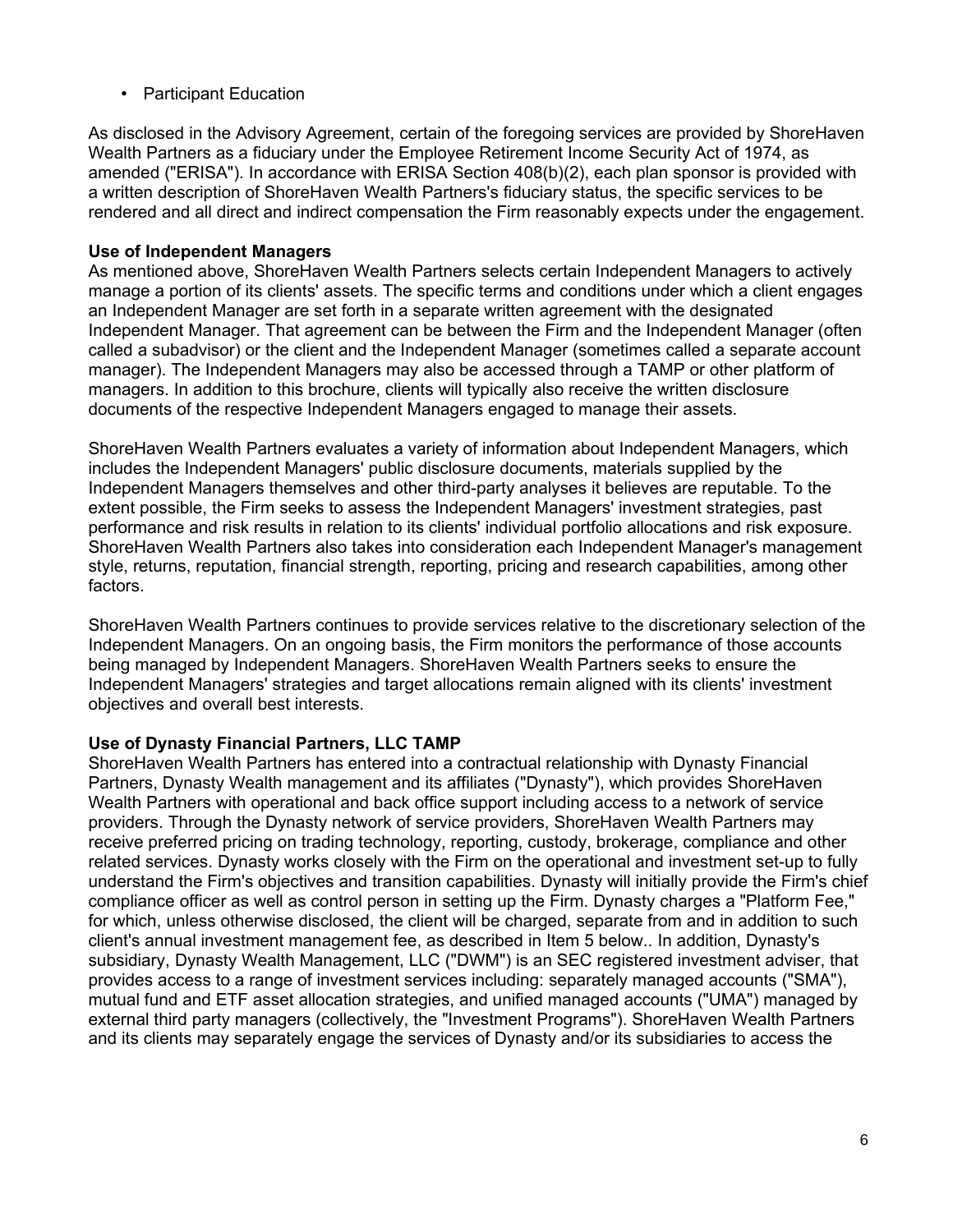Investment Programs. Under the SMA and UMA programs, ShoreHaven Wealth Partners will maintain the ability to select the specific, underlying third party managers that will, in turn, have day-to-day discretionary trading authority over the requisite client assets.

DWM sponsors an investment management platform (the "Platform" or the "TAMP") that is available to the advisers in the Dynasty Network, such as ShoreHaven Wealth Partners. Through the Platform, DWM and Dynasty collectively provide certain technology, administrative, operations and advisory support services that allow advisers to manage their own portfolios and access independent third-party managers that provide discretionary services in the form of traditional managed accounts and investment models. Advisers can allocate all or a portion of client assets among the different independent third-party managers via the Platform. Advisers may also use the model management feature of the TAMP by creating their own asset allocation model and underlying investments that comprise the model. Through the model management feature, advisers may be able to outsource the implementation of trade orders and periodic rebalancing of the model when needed.

ShoreHaven Wealth Partners will maintain the direct contractual relationship with each client and obtain, through such agreements, the authority to engage independent third-party managers, DWM and/or Dynasty, as applicable, for services rendered through the Platform in service of such client. ShoreHaven Wealth Partners may delegate discretionary trading authority to DWM and/or independent third-party managers to effect investment and reinvestment of client assets with the ability to buy, sell or otherwise effect investment transactions and allocate client assets. If a client is participating in certain Investment Programs, DWM or the designated manager, as applicable, is also authorized without prior consultation of ShoreHaven Wealth Partners or the client to buy, sell, trade or allocate such client's assets in accordance with the client's designated portfolio and to deliver instructions to the designated broker-dealer and/or custodian of such client's assets.

#### **IRA Rollover Recommendations**

Effective December 20, 2021 (or such later date as the US Department of Labor ("DOL") Field Assistance Bulletin 2018-02 ceases to be in effect), for purposes of complying with the DOL's Prohibited Transaction Exemption 2020-02 ("PTE 2020-02") where applicable, we are providing the following acknowledgment to you.

When we provide investment advice to you regarding your retirement plan account or individual retirement account, we are fiduciaries within the meaning of Title I of the Employee Retirement Income Security Act and/or the Internal Revenue Code, as applicable, which are laws governing retirement accounts. The way we make money creates some conflicts with your interests, so we operate under a special rule that requires us to act in your best interest and not put our interest ahead of yours. Under this special rule's provisions, we must:

- Meet a professional standard of care when making investment recommendations (give prudent advice);
- Never put our financial interests ahead of yours when making recommendations (give loyal advice);
- Avoid misleading statements about conflicts of interest, fees, and investments;
- Follow policies and procedures designed to ensure that we give advice that is in your best interest;
- Charge no more than is reasonable for our services; and
- Give you basic information about conflicts of interest.

We benefit financially from the rollover of your assets from a retirement account to an account that we manage or provide investment advice, because the assets increase our assets under management and, in turn, our advisory fees. As a fiduciary, we only recommend a rollover when we believe it is in your best interest.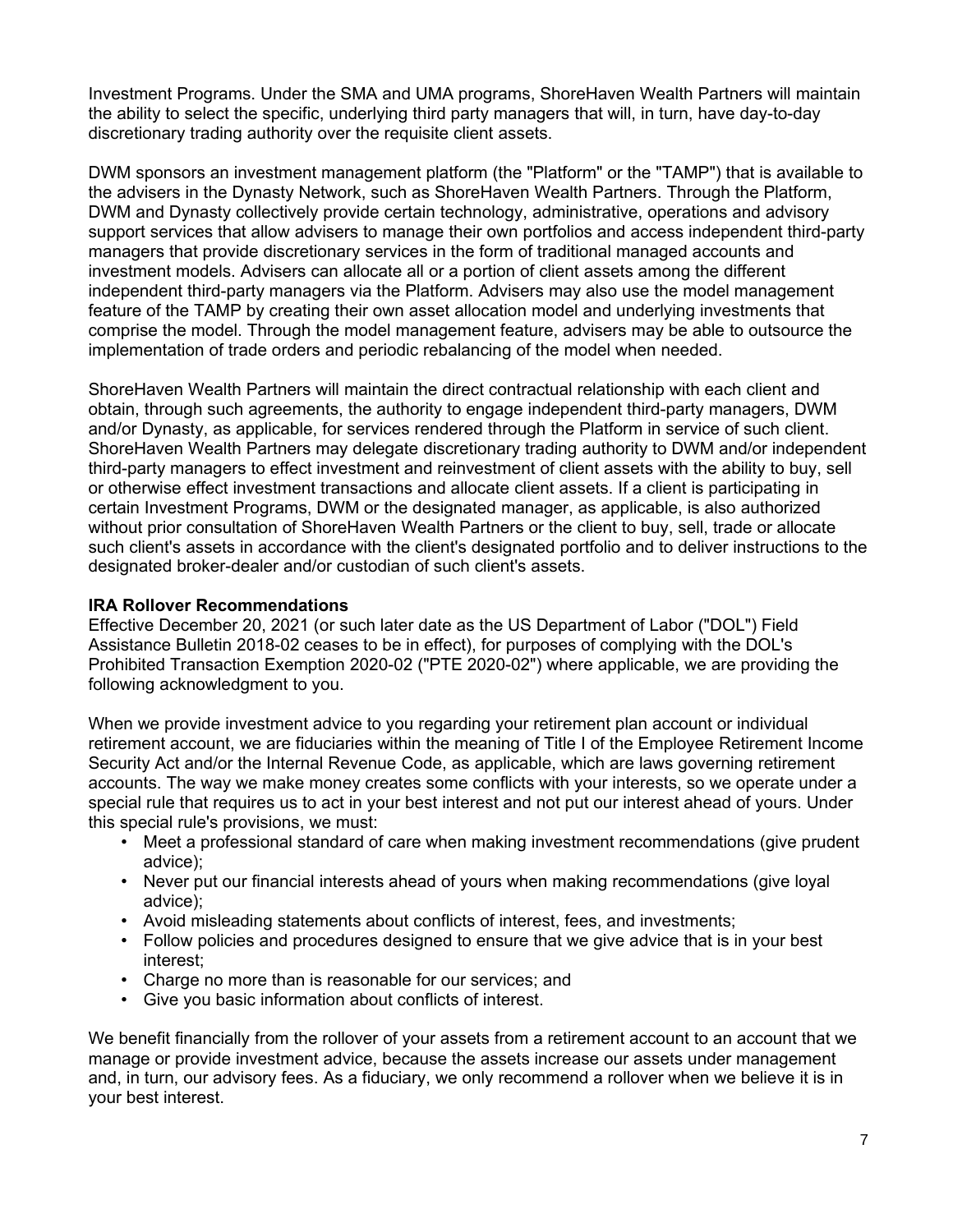## **Item 5 Fees and Compensation**

ShoreHaven Wealth Partners offers services on a fee basis, which includes fixed fees, as well as fees based upon assets under management or advisement. Additionally, certain of the Firm's Supervised Persons, in their individual capacities, offers securities brokerage services and/or insurance products under a separate commission-based arrangement.

#### **Financial Planning and Consulting Fees**

ShoreHaven Wealth Partners charges a fixed fee for providing financial planning and consulting services under a stand-alone engagement. These fees are negotiable, but range from \$1,000 to \$10,000, depending upon the scope and complexity of the services and the professional rendering the financial planning and/or the consulting services. If the client engages the Firm for additional investment advisory services, ShoreHaven Wealth Partners can offset all or a portion of its fees for those services based upon the amount paid for the financial planning and/or consulting services.

The terms and conditions of the financial planning and/or consulting engagement are set forth in the Advisory Agreement and ShoreHaven Wealth Partners requires one-half of the fee payable upon execution of the Advisory Agreement. The outstanding balance is due upon delivery of the financial plan or completion of the agreed upon services. The Firm does not, however, take receipt of \$1,200 or more in prepaid fees, six or more months in advance of services rendered.

#### **Investment Management Fees**

ShoreHaven Wealth Partners offers investment management services for an annual fee based on the amount of assets under the Firm's management. This management fee varies in accordance with the following fee schedule:

| <b>PORTFOLIO VALUE</b>      | <b>BASE FEE</b> |
|-----------------------------|-----------------|
| Up to \$1,000,000           | 1.50%           |
| \$1,000,001-\$3,000,000     | 1.25%           |
| \$3,000,001-\$6,000,000     | 1.00%           |
| \$6,000,001-\$10,000,000    | 0.90%           |
| \$10,000,001 - \$25,000,000 | 0.75%           |
| Above \$25,000,000          | 0.60%           |

ShoreHaven Wealth Partners's annual fee is billed and payable on a pro-rata basis, quarterly in advance, based upon the market value of the assets being managed by the Firm on the last day of the previous quarter. Adjustments will be made for deposits and withdrawals in excess of \$50,000 during the quarter. If the portfolio management agreement is executed at any time other than the first day of a calendar quarter, ShoreHaven Wealth Partners's fees will apply on a pro rata basis, which means that the management fee is payable in proportion to the number of days in the quarter for which you are a client. In the event the portfolio management agreement is terminated, the fee for the final billing period will be prorated through the effective date of termination, and the outstanding or unearned portion of the fee will be charged or refunded to the client, as appropriate. The Firm's management fee is negotiable, depending on individual client circumstances.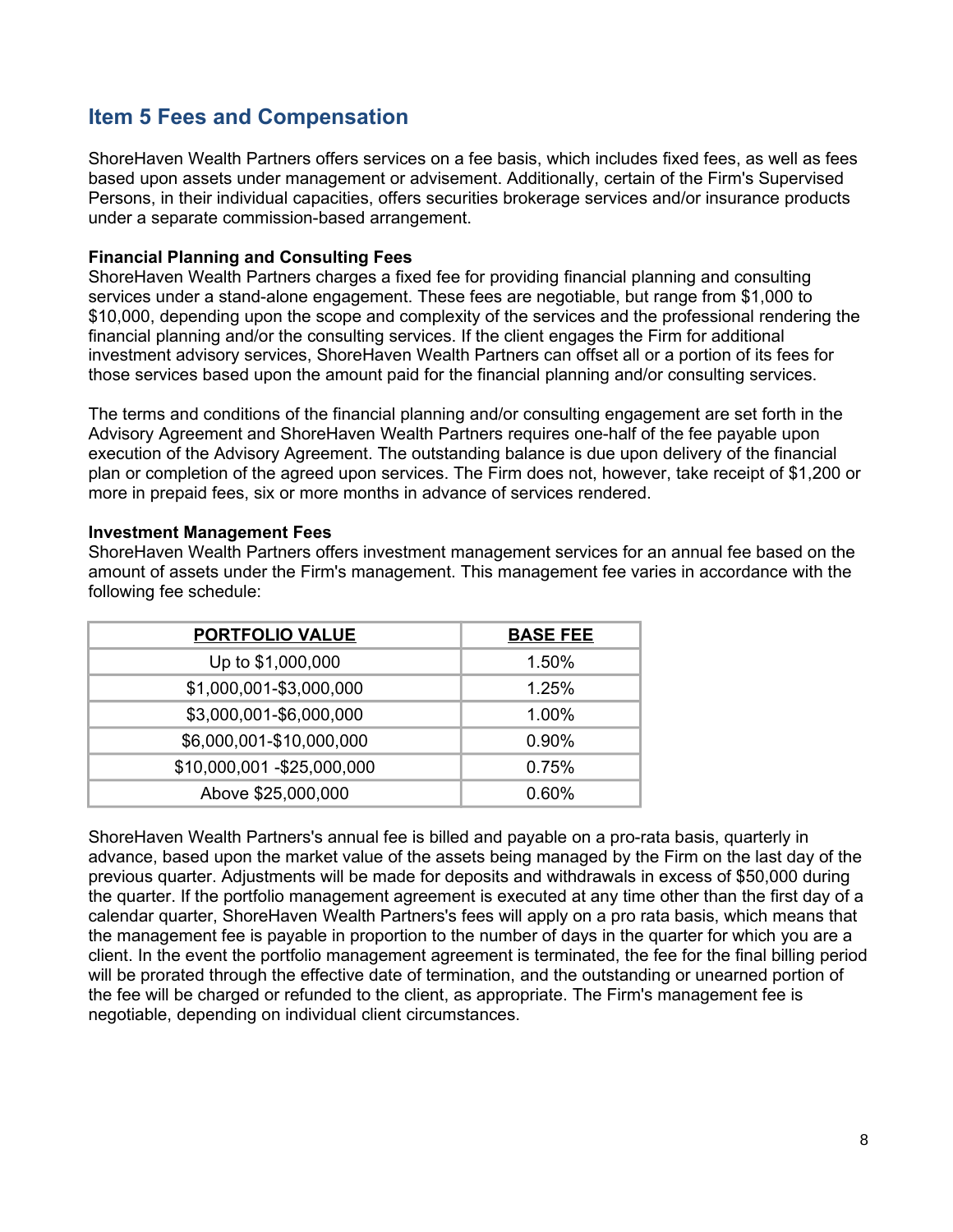Additionally, for asset management services the Firm provides with respect to certain client holdings (e.g., held-away assets, accommodation accounts, alternative investments, etc.), ShoreHaven Wealth Partners can negotiate a fee rate that differs from the range set forth above.

#### **Retirement Plan Consulting Fees**

ShoreHaven Wealth Partners charges as fixed project-based fee to provide clients with retirement plan consulting services. Each engagement is individually negotiated and tailored to accommodate the needs of the individual plan sponsor, as memorialized in the Agreement. These fees vary, based on the scope of the services to be rendered and assets to be advised on and can be negotiated as a fixed or asset-based fee.

#### **Fee Discretion**

ShoreHaven Wealth Partners may, in its sole discretion, negotiate to charge a lesser fee based upon certain criteria, such as anticipated future earning capacity, anticipated future additional assets, dollar amount of assets to be managed, related accounts, account composition, pre-existing/legacy client relationship, account retention, pro bono activities, or competitive purposes.

### **Additional Fees and Expenses**

In addition to the advisory fees paid to ShoreHaven Wealth Partners, clients also incur certain charges imposed by other third parties, such as broker-dealers, custodians, trust companies, banks and other financial institutions (collectively "Financial Institutions"). These additional charges include securities brokerage commissions, transaction fees, custodial fees, reporting charges, fees charged by the Independent Managers, margin and other borrowing costs, charges imposed directly by a mutual fund or ETF in a client's account, as disclosed in the fund's prospectus (*e.g.*, fund management fees and other fund expenses), deferred sales charges, odd-lot differentials, transfer taxes, wire transfer and electronic fund fees, and other fees and taxes on brokerage accounts and securities transactions. The Firm's brokerage practices are described at length in Item 12, below.

As discussed above, ShoreHaven Wealth Partners uses Dynasty's TAMP services. TAMP related charges are not included in the Firm's investment management fee. Clients will be charged, separate from and in addition to the investment management fee, any applicable Platform Fees as well as applicable Independent Manager fees. ShoreHaven Wealth Partners does not receive any portion of the fees paid directly to Dynasty or the service providers made available through its platform, including the Independent Managers.

Each of the Platform Fee and independent manager fees are determined by the particular program(s) and manager(s) with which a client's assets are invested, and are calculated based upon a percentage of the assets under management, as applicable. The Platform Fee generally ranges from 0 - .45% annually, independent fixed income manager fees generally range from 0 - .90% annually, and independent equity manager fees generally range from 0 - 1.50% annually.

Clients will note the total fee reflected on their custodial statement will represent the sum of ShoreHaven Wealth Partners's investment management fee, Platform Fee(s) and Independent Manager fee(s), accordingly. Clients should review such statements to determine the total amount of fees associated with their requisite investments, and should review their investment management agreement with ShoreHaven Wealth Partners to determine the investment management fee paid to the Firm.

### **Direct Fee Debit**

Clients provide ShoreHaven Wealth Partners and/or certain Independent Managers with the authority to directly debit their accounts for payment of the investment advisory fees. The Financial Institutions that act as the qualified custodian for client accounts, from which the Firm retains the authority to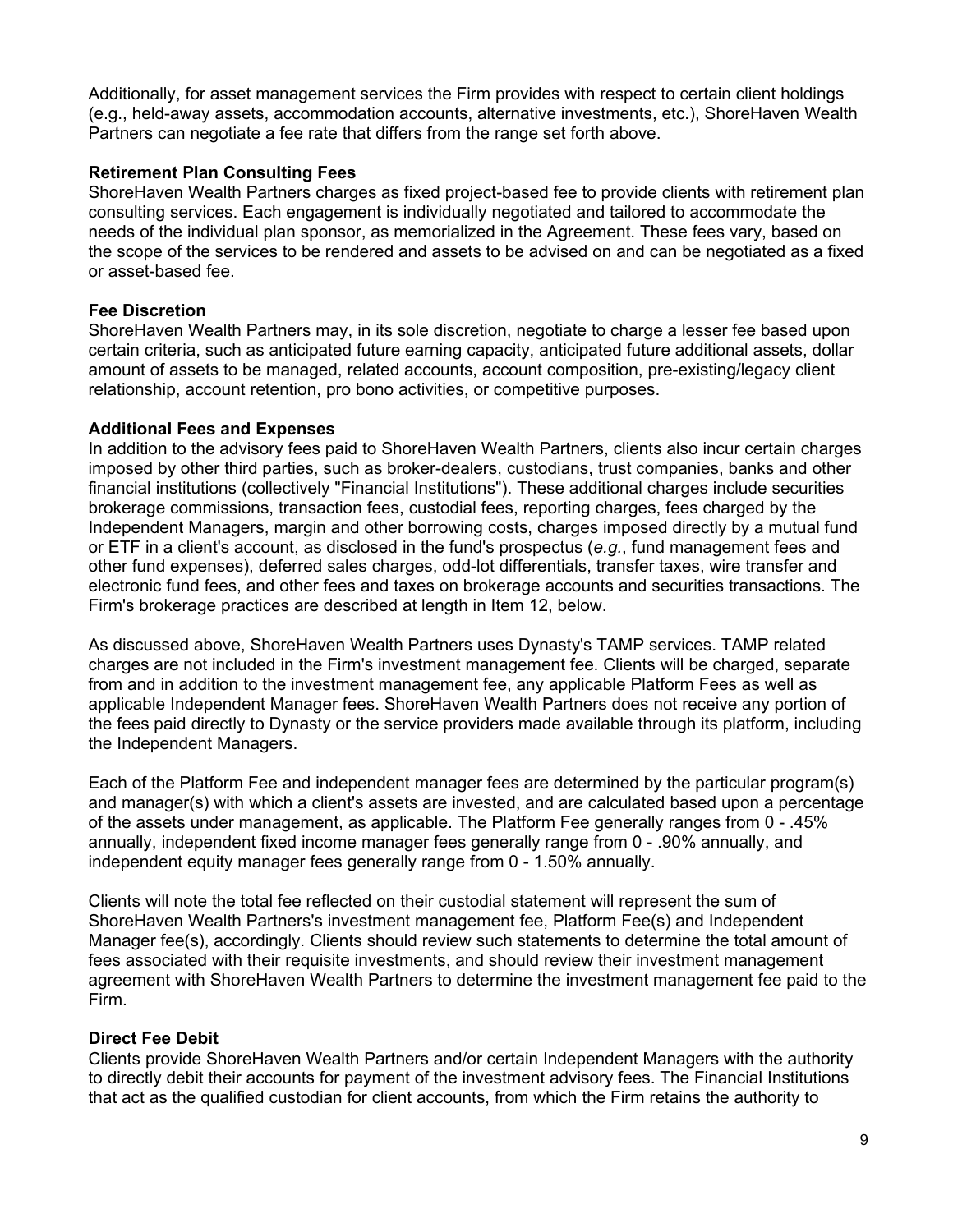directly deduct fees, have agreed to send statements to clients not less than quarterly detailing all account transactions, including any amounts paid to ShoreHaven Wealth Partners. Alternatively, clients may elect to have ShoreHaven Wealth Partners send a separate invoice for direct payment.

#### **Use of Margin**

ShoreHaven Wealth Partners can recommend that certain clients utilize margin in the client's investment portfolio or other borrowing. ShoreHaven Wealth Partners only recommends such borrowing for non- investment needs, such as bridge loans and other financing needs. The Firm's fees are determined based upon the value of the assets being managed gross of any margin or borrowing.

#### **Account Additions and Withdrawals**

Clients can make additions to and withdrawals from their account at any time, subject to ShoreHaven Wealth Partners's right to terminate an account. Additions can be in cash or securities provided that the Firm reserves the right to liquidate any transferred securities or declines to accept particular securities into a client's account. Clients can withdraw account assets on notice to ShoreHaven Wealth Partners, subject to the usual and customary securities settlement procedures. However, the Firm designs its portfolios as long-term investments and the withdrawal of assets may impair the achievement of a client's investment objectives. ShoreHaven Wealth Partners may consult with its clients about the options and implications of transferring securities. Clients are advised that when transferred securities are liquidated, they may be subject to transaction fees, short-term redemption fees, fees assessed at the mutual fund level (e.g., contingent deferred sales charges) and/or tax ramifications.

#### **Commissions and Sales Charges for Recommendations of Securities**

Clients can engage certain persons associated with ShoreHaven Wealth Partners (but not the Firm directly) to render securities brokerage services under a separate commission-based arrangement. Clients are under no obligation to engage such persons and may choose brokers or agents not affiliated with ShoreHaven Wealth Partners.

Under this arrangement, the Firm's Supervised Persons, in their individual capacities as registered representatives of Purshe Kaplan Sterling Investments, Inc. ("PKS"), can provide securities brokerage services and implement securities transactions under a separate commission based arrangement. Supervised Persons are entitled to a portion of the brokerage commissions paid to PKS, as well as a share of any ongoing distribution or service (trail) fees from the sale of mutual funds. ShoreHaven Wealth Partners can also recommend no-load or load-waived funds, where no sales charges are assessed, but where the Supervised Person receives other forms of compensation. Prior to effecting any transactions, clients are required to enter into a separate account agreement with PKS.

The Firm can execute trades with a broker-dealer other than the client's primary custodian that nonetheless settle at and are held at the client's primary custodian ("trade away transactions"). Trade away transactions can be entered into on behalf of clients that have entered into agreements for prime brokerage clearing services with their custodian. Because clients are not required to execute a separate agreement with the other broker-dealer to enter into trade away transactions, the Firm and its Supervised Persons have discretion in selecting the broker-dealer to use to effect client transactions.

The Firm will use PKS for trade away transactions ("PKS trade away transactions"). As discussed herein, certain of the Firm's Supervised Persons are registered representatives of PKS and will receive transaction- based compensation for the PKS trade away transactions. Various conflicts of interest arise out of the PKS trade away transactions. Among other things, the Firm's Supervised Persons have an incentive to engage in the PKS trade away transactions where the advisory fees that the Supervised Person would otherwise earn for managing such assets is less than the compensation that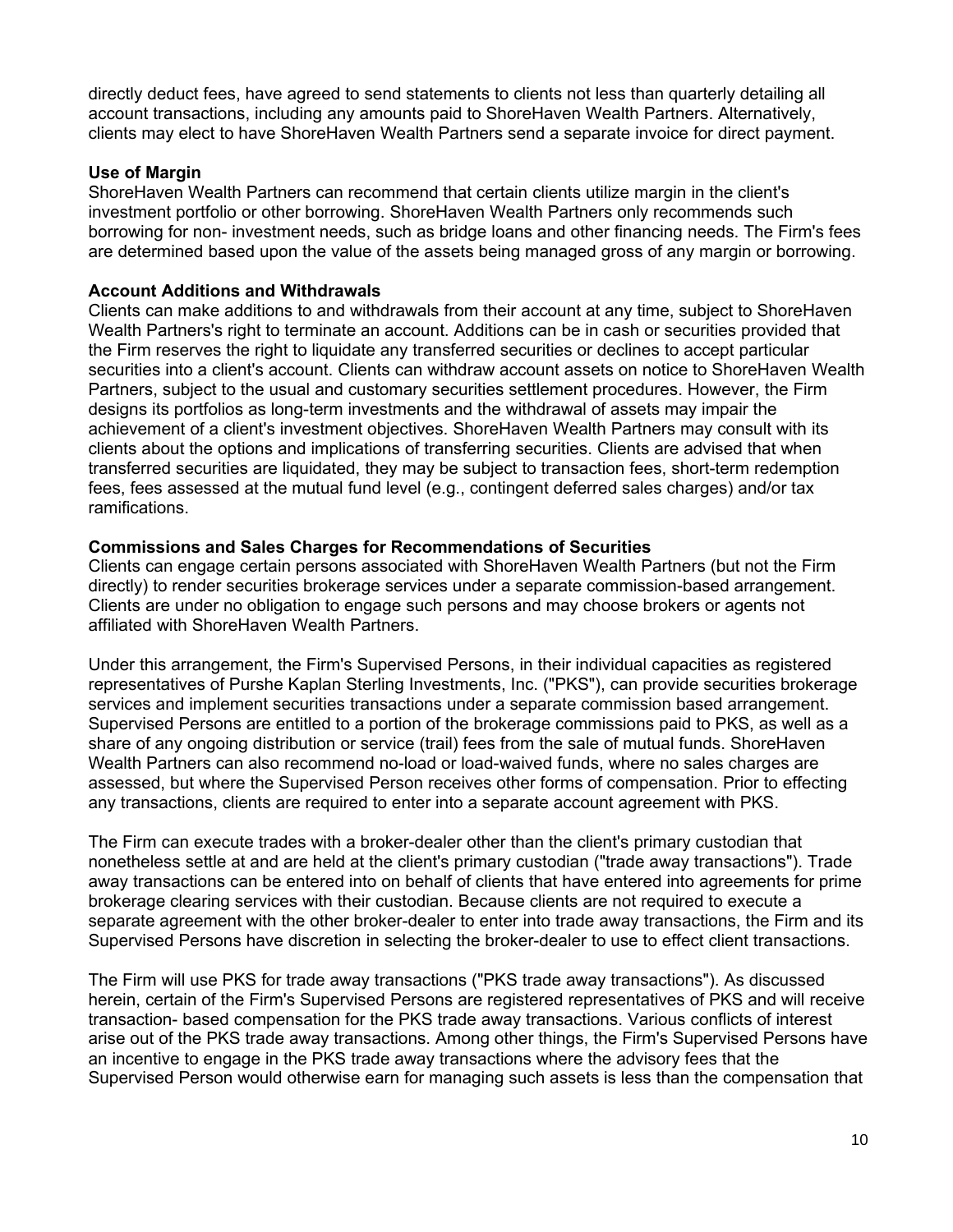the Supervised Person would earn by executing the transaction as a registered representative through PKS. Such Supervised Persons also have an incentive to engage in frequent transactions through the PKS trade away transactions arrangement because of the compensation that they can earn as registered representatives of PKS. Frequent trading can increase the transaction costs charged to clients, negatively impact performance results, and have adverse tax consequences for clients. A conflict of interest also exists because the Firm's Supervised Persons have an incentive to recommend PKS to execute trade away transactions on behalf of clients because they can earn brokerage compensation as registered representatives of PKS (as opposed to other broker-dealers where the Supervised Person would not receive brokerage compensation). Additionally, because trade away transactions are deemed to be unsolicited trades by PKS, PKS does not conduct any suitability reviews with respect to securities acquired through PKS trade away transactions.

The Firm will continue to have a fiduciary duty over the client's advisory assets that are executed through the PKS trade away transactions and has policies and procedures in place to mitigate the impact of the conflicts. In addition, the assets purchased through a PKS trade away transaction will be held in accounts separate, or otherwise tracked separately, from other assets over which the Firm provides management services and charges management fees. The Firm does not charge clients advisory fees on assets acquired through trade away transactions.

In addition, a conflict of interest exists to the extent that a Supervised Person of ShoreHaven Wealth Partners recommends the purchase or sale of securities through a brokerage relationship where that Supervised Persons receives commissions or other additional compensation as a result of that recommendation (the "Brokerage Relationship"). Because the Supervised Persons receive compensation in connection with the sale of securities in the Brokerage Relationship, a conflict of interest exists as such Supervised Persons, have an incentive to recommend more expensive securities or services to clients where such Supervised Persons earn more compensation with respect to the sale of such securities through the Brokerage Relationship rather than through an advisory relationship with the Firm. The Firm has procedures in place to ensure that any recommendations made by such Supervised Persons to engage in the Brokerage Relationship are in the best interest of that client. Clients should understand that the investments made in the Brokerage Relationship are not receiving advisory services from the Firm. Therefore, the Firm does not have a fiduciary duty over the Brokerage Relationship recommendations.

## **Item 6 Performance-Based Fees and Side-by-Side Management**

ShoreHaven Wealth Partners does not provide any services for a performance-based fee (i.e., a fee based on a share of capital gains or capital appreciation of a client's assets).

## **Item 7 Types of Clients**

ShoreHaven Wealth Partners offers services to individuals, trusts, estates, charitable organizations, corporations and other business entities, retirement plans, and guardianships.

### **Item 8 Methods of Analysis, Investment Strategies and Risk of Loss**

#### **Methods of Analysis and Investment Strategies**

Financial planning can be an intricate puzzle, with more than one path or outcome. Through ShoreHaven Wealth Partners' (and its Supervised Persons') long experience working with families and individuals with unique situations, the Firm has honed a successful personalized approach that it calls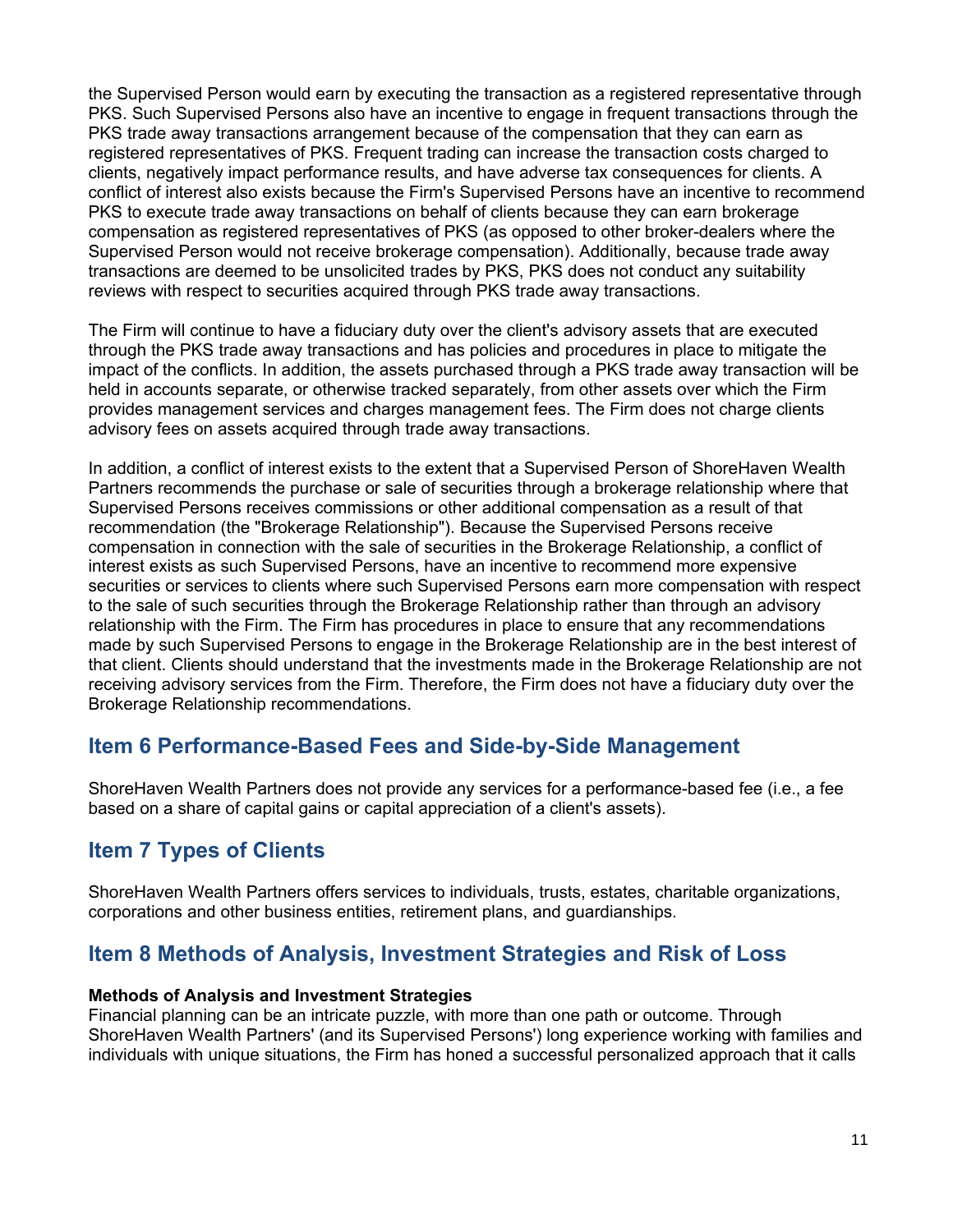**PORT**: Planning for Opportunities, Recommendations and Timing. ShoreHaven Wealth Partners' PORT Approach utilizes what the Firm believes is a time-tested process of putting all the puzzle pieces together for a meaningful analysis.

*Define the relationship*. ShoreHaven Wealth Partners' meets with clients to discuss the expectations for the roles the Firm will have during the personal financial planning process, how decisions will be made, and the duration of the relationship. ShoreHaven Wealth Partners' will detail the services to be provided and how the Firm is compensated.

*Gatherinformationandsetgoals*. ShoreHaven Wealth Partners gathers each client's financial information and other data needed to create a personal financial plan. The Firm also helps clients in identifying and prioritizing their personal goals. ShoreHaven Wealth Partners may uncover needs not previously discussed.

*Analyze current financial status*. As part of the Firm's SWOT analysis, ShoreHaven Wealth Partners will identify each client's financial strengths and weaknesses, along with opportunities and threats to financial well-being. The analysis will help the Firm prepare the appropriate recommendations for each client.

*Develop and communicate recommendations*. With the client's financial status understood and goals prioritized, ShoreHaven Wealth Partners develops a comprehensive financial plan, based on that client's needs and objectives. ShoreHaven Wealth Partners will meet with each client to discuss the Firm's customized recommendations and various options.

*Implement the recommendations*. To activate the client's financial plan, the Firm will assist in either implementing the recommendations or in coordinating the implementation with other knowledgeable and licensed professionals.

*Monitor the recommendations*. Because economic conditions and client financial situations change over time, ShoreHaven Wealth Partners provides periodic reviews of each client's financial plan at agreed upon intervals.

The first step in every client relationship begins with a discovery meeting, in this meeting ShoreHaven Wealth Partners will seek to understand each client's goals and create a comprehensive understanding of the client's financial life. A Goals Based Financial plan will be the foundation of ShoreHaven Wealth Partners' relationship and drive its investment process. In addition to the client's goals; learning the individual risk tolerance will be critical to the Firm's process. ShoreHaven Wealth Partners will put each client through a risk assessment which allows the Firm to target its investments to what it believes is a comfortable level of risk.

After creating the Financial Plan and a SWOT analysis; with the client's direct input, ShoreHaven Wealth Partners will assist the client and the client's family in determining the best investment allocation to meet the objectives and create an investment policy.

ShoreHaven Wealth Partners constructs portfolios for our clients using a mix of individual stocks, bonds, ETFs, exchange-traded notes, closed-end funds, mutual funds, structured notes, alternative investments and cryptocurrencies. In addition to its models, the Firm will use outside managers (Independent Managers) where necessary to gain exposure to certain asset classes.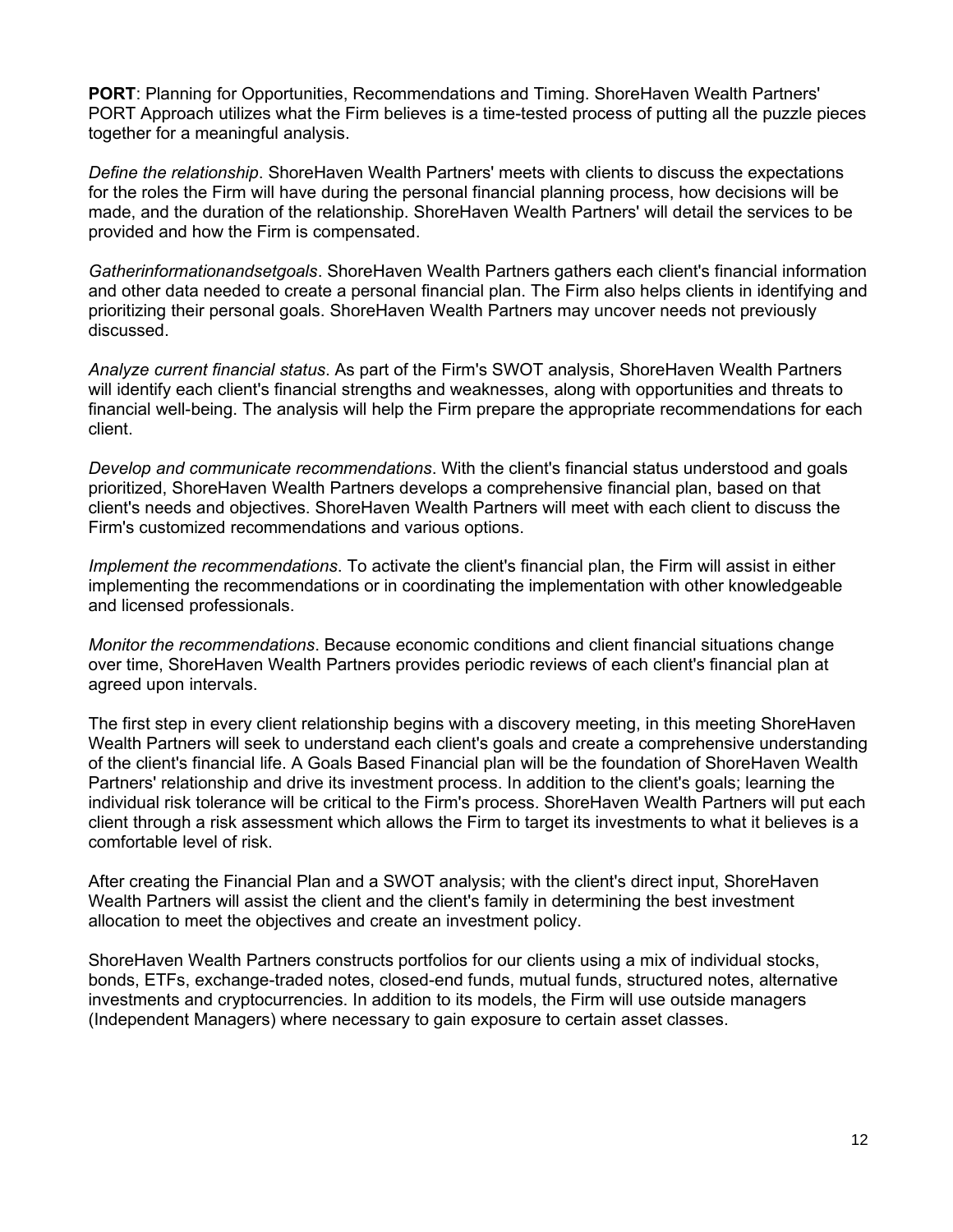If circumstances change in the financial markets, a client's life, or both, the Firm discusses the changes to the portfolio it considers prudent, and then implements the changes promptly. ShoreHaven Wealth Partners will work with clients' tax professionals and considers tax ramifications in choosing different investments. ShoreHaven Wealth Partners offers Taxable and Non-taxable versions of its models and strives to minimize taxes where possible.

ShoreHaven Wealth Partners investment solutions are screened and monitored daily as prudent attention and flexibility is required in today's fast-paced and ever-changing market. As an additional benefit, the Firm will provide clients with timely commentary on the macroeconomic landscape, as well as the Firm's rationale on any investment allocation changes that were completed throughout the month. The returns will be compared to current and appropriate benchmarks.

Due to the volatile nature of many asset classes, variances from the initial targeted allocations are expected to change. These strategies are monitored daily and will be re-allocated when ShoreHaven Wealth Partners' views of future market conditions change.

A very important factor in ShoreHaven Wealth Partners' decision-making process is the Behavioral aspect of the Firm's financial decisions. Behavioral Finance involves an examination of conventional economics as well as behavioral and cognitive psychological factors. Behavioral finance methodology seeks to combine a qualitative and quantitative approach to provide explanations for why individuals may, at times, make irrational financial decisions. Where conventional financial theories have failed to explain certain patterns, the behavioral finance methodology investigates the underlying reasons and biases that cause some people to behave against their best interests. The risks relating to behavior finance analysis are that it relies on spotting trends in human behavior that may not predict future trends.

#### **Risk of Loss**

The following list of risk factors does not purport to be a complete enumeration or explanation of the risks involved with respect to the Firm's investment management activities. Clients should consult with their legal, tax, and other advisors before engaging the Firm to provide investment management services on their behalf.

#### *Market Risks*

Investing involves risk, including the potential loss of principal, and all investors should be guided accordingly. The profitability of a significant portion of ShoreHaven Wealth Partners's recommendations and/or investment decisions may depend to a great extent upon correctly assessing the future course of price movements of stocks, bonds and other asset classes. In addition, investments may be adversely affected by financial markets and economic conditions throughout the world. There can be no assurance that ShoreHaven Wealth Partners will be able to predict these price movements accurately or capitalize on any such assumptions.

#### *Volatility Risks*

The prices and values of investments can be highly volatile, and are influenced by, among other things, interest rates, general economic conditions, the condition of the financial markets, the financial condition of the issuers of such assets, changing supply and demand relationships, and programs and policies of governments.

#### *Fixed Income Securities*

Fixed income securities are subject to the risk of the issuer's or a guarantor's inability to meet principal and interest payments on its obligations and to price volatility.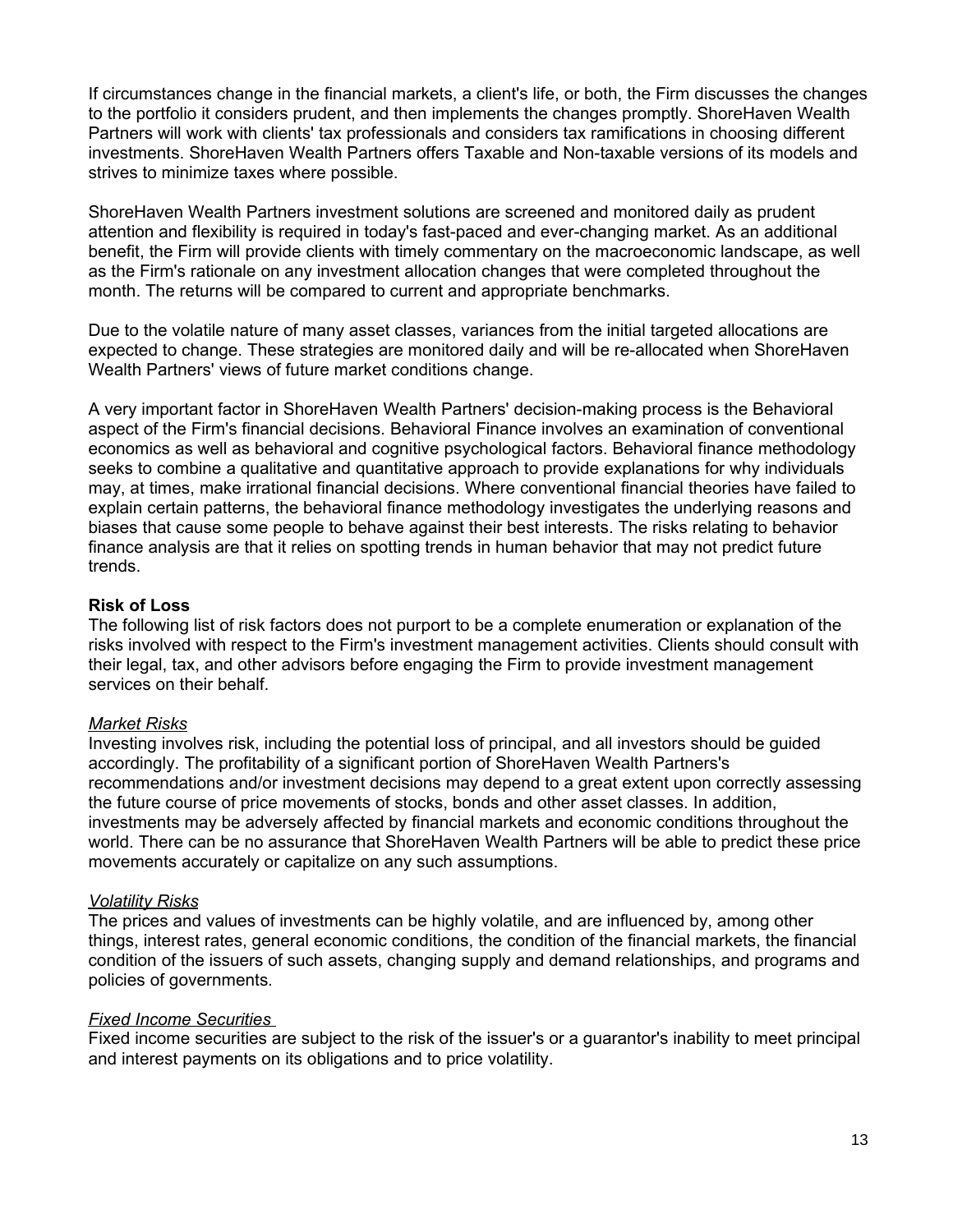#### *Mutual Funds and ETFs*

An investment in a mutual fund or ETF involves risk, including the loss of principal. Mutual fund and ETF shareholders are necessarily subject to the risks stemming from the individual issuers of the fund's underlying portfolio securities. Such shareholders are also liable for taxes on any fund-level capital gains, as mutual funds and ETFs are required by law to distribute capital gains in the event they sell securities for a profit that cannot be offset by a corresponding loss.

Shares of mutual funds are generally distributed and redeemed on an ongoing basis by the fund itself or a broker acting on its behalf. The trading price at which a share is transacted is equal to a fund's stated daily per share net asset value ("NAV"), plus any shareholders fees (*e.g*., sales loads, purchase fees, redemption fees). The per share NAV of a mutual fund is calculated at the end of each business day, although the actual NAV fluctuates with intraday changes to the market value of the fund's holdings. The trading prices of a mutual fund's shares may differ significantly from the NAV during periods of market volatility, which may, among other factors, lead to the mutual fund's shares trading at a premium or discount to actual NAV.

Shares of ETFs are listed on securities exchanges and transacted at negotiated prices in the secondary market. Generally, ETF shares trade at or near their most recent NAV, which is generally calculated at least once daily for indexed based ETFs and potentially more frequently for actively managed ETFs. However, certain inefficiencies may cause the shares to trade at a premium or discount to their pro rata NAV. There is also no guarantee that an active secondary market for such shares will develop or continue to exist. Generally, an ETF only redeems shares when aggregated as creation units (usually 20,000 shares or more). Therefore, if a liquid secondary market ceases to exist for shares of a particular ETF, a shareholder may have no way to dispose of such shares.

#### *Use of Independent Managers*

As stated above, ShoreHaven Wealth Partners selects certain Independent Managers to manage a portion of its clients' assets. In these situations, ShoreHaven Wealth Partners continues to conduct ongoing due diligence of such managers, but such recommendations rely to a great extent on the Independent Managers' ability to successfully implement their investment strategies. In addition, ShoreHaven Wealth Partners does not have the ability to supervise the Independent Managers on a day-to-day basis.

#### *Interest Rate Risks*

Interests rates may fluctuate significantly, causing price volatility with respect to securities or instruments held by clients.

#### *Digital Assets*

We may invest client accounts in virtual currencies, crypto-currencies, and digital coins and tokens ("Digital Assets"). The investment characteristics of Digital Assets generally differ from those of traditional currencies, commodities or securities. Importantly, Digital Assets are not backed by a central bank or a national, supra-national or quasi-national organization, any hard assets, human capital, or other form of credit. Rather, Digital Assets are market-based: a Digital Asset's value is determined by (and fluctuates often, according to) supply and demand factors, the number of merchants that accept it, and/or the value that various market participants place on it through their mutual agreement, barter or transactions.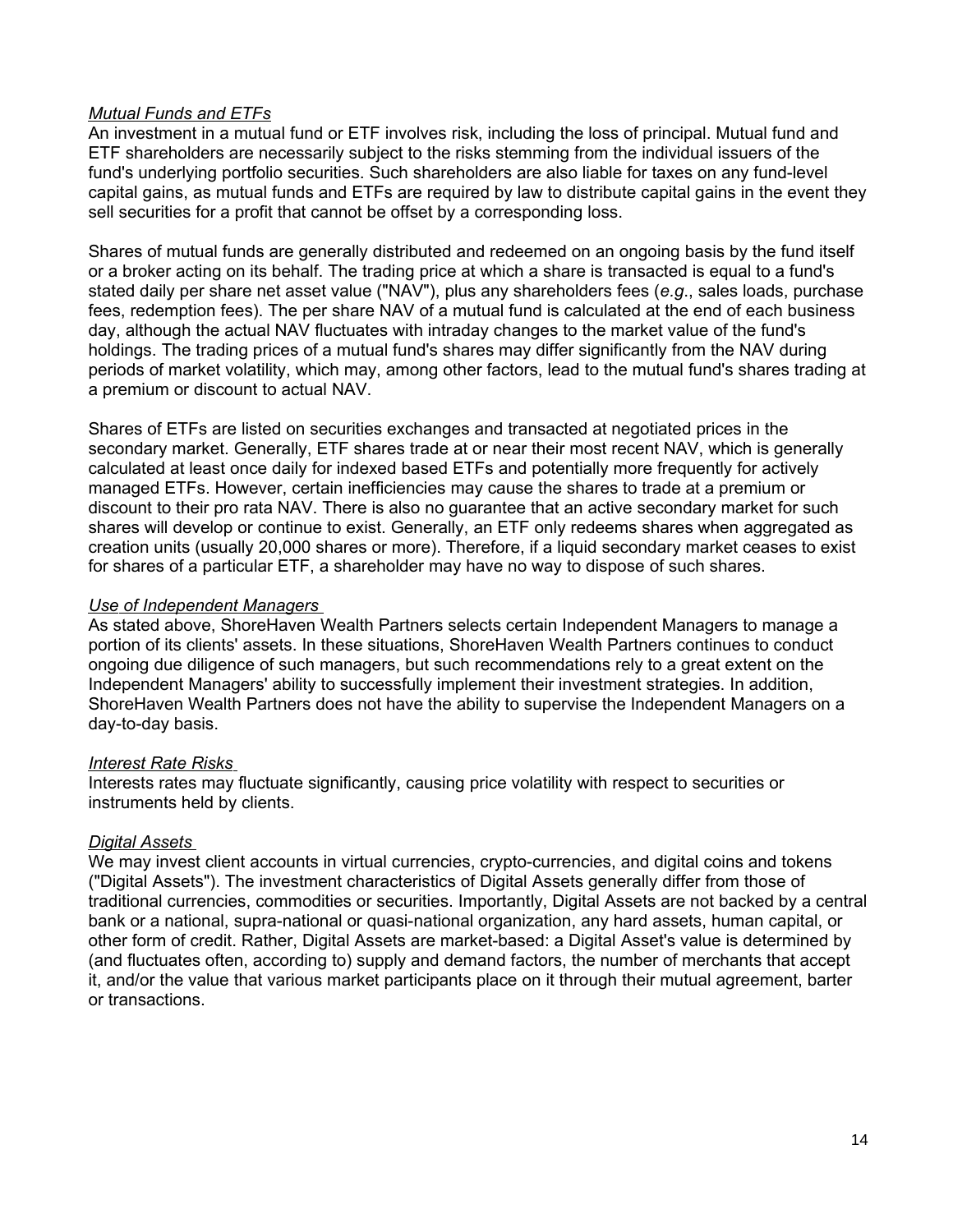#### *Price Volatility of Digital Assets*

A principal risk in trading Digital Assets is the rapid fluctuation of market price. High price volatility undermines Digital Assets' role as a medium of exchange as consumers or retailers are much less likely to accept them as a form of payment. The value of client portfolios relates in part to the value of the Digital Assets held in the client portfolio and fluctuations in the price of Digital Assets could adversely affect the value of a client's portfolio. There is no guarantee that a client will be able to achieve a better than average market price for Digital Assets or will purchase Digital Assets at the most favorable price available. The price of Digital Assets achieved by a client may be affected generally by a wide variety of complex and difficult to predict factors such as Digital Asset supply and demand; rewards and transaction fees for the recording of transactions on the blockchain; availability and access to Digital Asset service providers (such as payment processors), exchanges, miners or other Digital Asset users and market participants; perceived or actual Digital Asset network or Digital Asset security vulnerability; inflation levels; fiscal policy; interest rates; and political, natural and economic events.

### *Digital Asset Service Providers*

Several companies and financial institutions provide services related to the buying, selling, payment processing and storing of virtual currency (i.e., banks, accountants, exchanges, digital wallet providers, and payment processors). However, there is no assurance that the virtual currency market, or the service providers necessary to accommodate it, will continue to support Digital Assets, continue in existence or grow. Further, there is no assurance that the availability of and access to virtual currency service providers will not be negatively affected by government regulation or supply and demand of Digital Assets.

Accordingly, companies or financial institutions that currently support virtual currency may not do so in the future.

### *Custody of Digital Assets*

Under the Advisers Act, SEC registered investment advisers are required to hold securities with "qualified custodians," among other requirements. Certain Digital Assets may be deemed to be securities. Currently, many of the companies providing Digital Assets custodial services fall outside of the SEC's definition of "qualified custodian", and many long-standing, prominent qualified custodians do not provide custodial services for Digital Assets or otherwise provide such services only with respect to a limited number of actively traded Digital Assets. Accordingly, clients may use nonqualified custodians to hold all or a portion of their Digital Assets.

### *Government Over sight of Digital Assets*

The regulatory schemes—both foreign and domestic—possibly affecting Digital Assets or a Digital Asset network may not be fully developed and subject to change. It is possible that any jurisdiction may, in the near or distant future, adopt laws, regulations, policies or rules directly or indirectly affecting a Digital Asset network, generally, or restricting the right to acquire, own, hold, sell, convert, trade, or use Digital Assets, or to exchange Digital Assets for either fiat currency or other virtual currency. It is also possible that government authorities may take direct or indirect investigative or prosecutorial action related to, among other things, the use, ownership or transfer of Digital Assets, resulting in a change to its value or to the development of a Digital Asset network.

# **Item 9 Disciplinary Information**

ShoreHaven Wealth Partners has not been involved in any legal or disciplinary events that are material to a client's evaluation of its advisory business or the integrity of its management.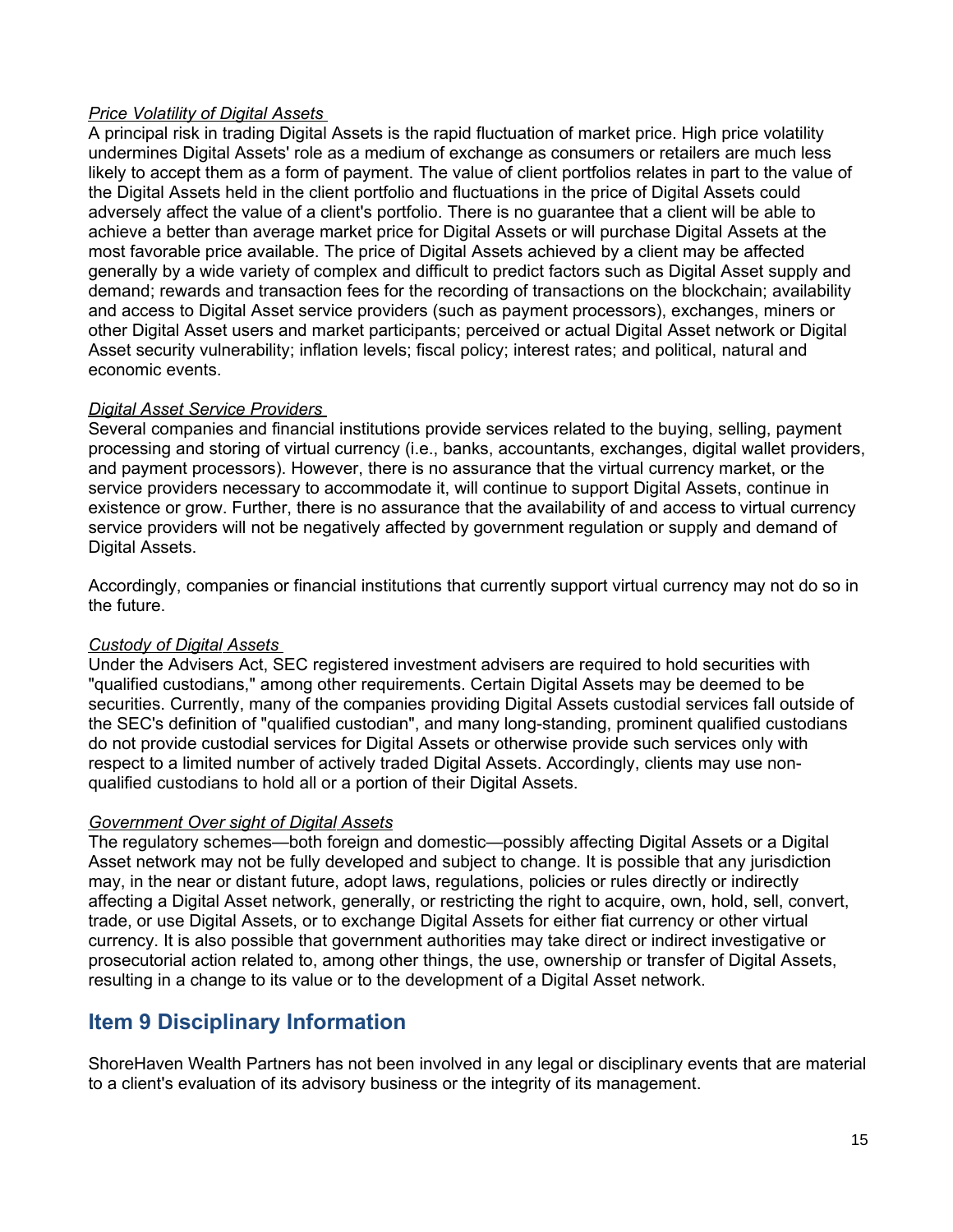# **Item 10 Other Financial Industry Activities and Affiliations**

This item requires investment advisers to disclose certain financial industry activities and affiliations.

#### **Registered Representatives of a Broker-Dealer**

Certain of the Firm's Supervised Persons are registered representatives of PKS and provide clients with securities brokerage services under a separate commission-based arrangement. This arrangement is described at length in Item 5.

#### **Licensed Insurance Agents**

A number of the Firm's Supervised Persons are licensed insurance agents and offer certain insurance products on a fully-disclosed commissionable basis. A conflict of interest exists to the extent that ShoreHaven Wealth Partners recommends the purchase of insurance products where its Supervised Persons are entitled to insurance commissions or other additional compensation. The Firm has procedures in place whereby it seeks to ensure that all recommendations are made in its clients' best interest regardless of any such affiliations.

#### **Relationship with Dynasty Financial Partners, LLC**

As described herein, ShoreHaven Wealth Partners maintains a business relationship with Dynasty. Dynasty offers operational and back office core service support including access to a network of service providers. Through the Dynasty network of service providers, ShoreHaven Wealth Partners may receive preferred pricing on trading technology, transition support, reporting, custody, brokerage, compliance, and other related consulting services.

While ShoreHaven Wealth Partners believes this open architecture structure for operational services best serves the interests of its clients, this relationship may potentially present certain conflicts of interest due to the fact that Dynasty is paid by ShoreHaven Wealth Partners or its clients for the services referenced above. In light of the foregoing, ShoreHaven Wealth Partners seeks at all times to ensure that any material conflicts are addressed on a fully-disclosed basis and handled in a manner that is aligned with its clients' best interests. ShoreHaven Wealth Partners does not receive any portion of the fees paid directly to Dynasty, its affiliates or the service providers made available through Dynasty's platform. In addition, ShoreHaven Wealth Partners reviews such relationships, including the service providers engaged through Dynasty, on a periodic basis in an effort to ensure clients are receiving competitive rates in relation to the quality and scope of the services provided.

## **Item 11 Code of Ethics**

ShoreHaven Wealth Partners has adopted a code of ethics in compliance with applicable securities laws ("Code of Ethics") that sets forth the standards of conduct expected of its Supervised Persons. **ShoreHaven** 

Wealth Partners's Code of Ethics contains written policies reasonably designed to prevent certain unlawful practices such as the use of material non-public information by the Firm or any of its Supervised Persons and the trading by the same of securities ahead of clients in order to take advantage of pending orders.

The Code of Ethics also requires certain of ShoreHaven Wealth Partners's personnel to report their personal securities holdings and transactions and obtain pre-approval of certain investments (*e.g*., initial public offerings, limited offerings). However, the Firm's Supervised Persons are permitted to buy or sell securities that it also recommends to clients if done in a fair and equitable manner that is consistent with the Firm's policies and procedures. This Code of Ethics has been established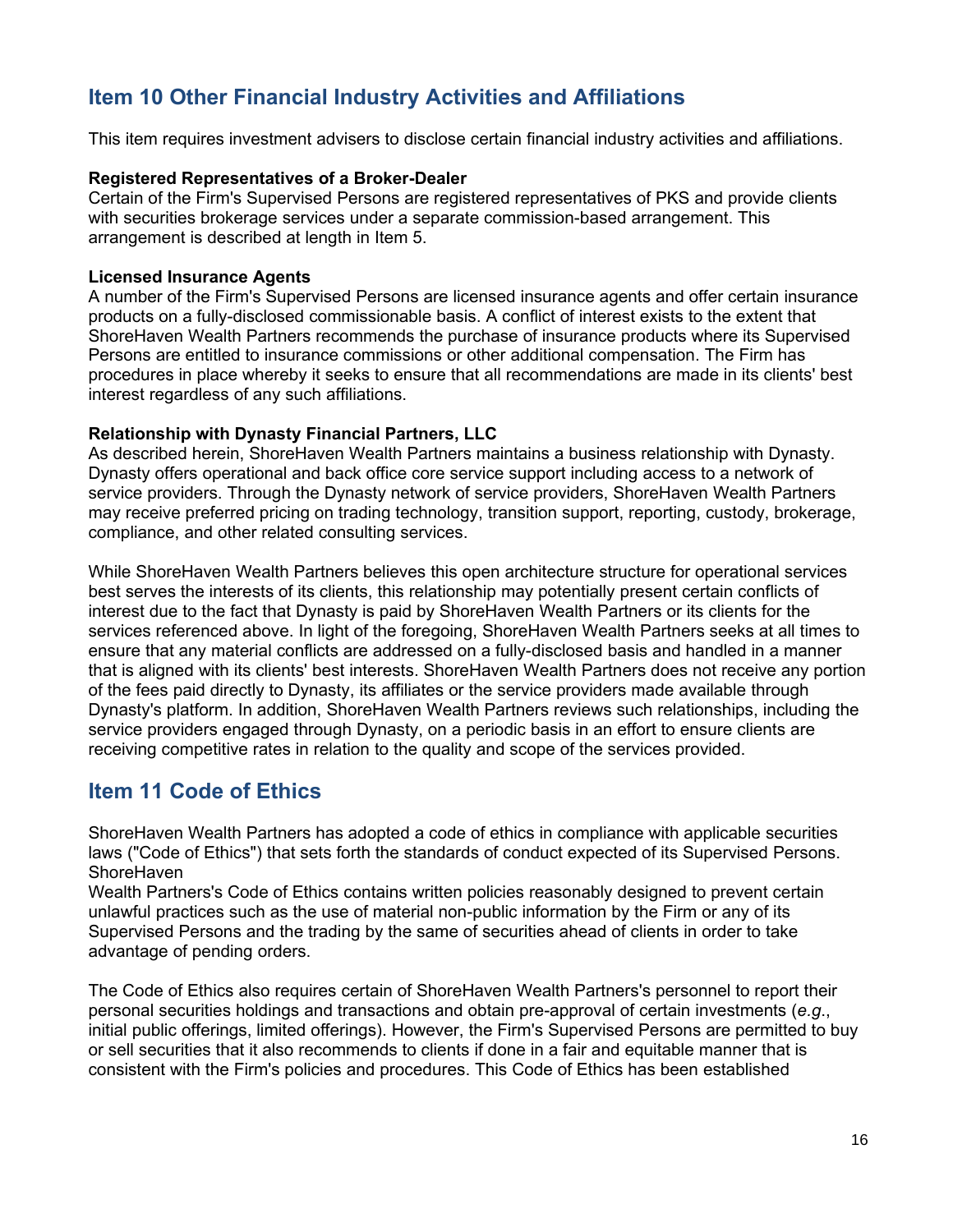recognizing that some securities trade in sufficiently broad markets to permit transactions by certain personnel to be completed without any appreciable impact on the markets of such securities. Therefore, under limited circumstances, exceptions may be made to the policies stated below.

When the Firm is engaging in or considering a transaction in any security on behalf of a client, no Supervised Person with access to this information may knowingly effect for themselves or for their immediate family (i.e., spouse, minor children and adults living in the same household) a transaction in that security unless:

- the transaction has been completed;
- the transaction for the Supervised Person is completed as part of a batch trade with clients; or
- a decision has been made not to engage in the transaction for the client.

These requirements are not applicable to: (i) direct obligations of the Government of the United States; (ii) money market instruments, bankers' acceptances, bank certificates of deposit, commercial paper, repurchase agreements and other high quality short-term debt instruments, including repurchase agreements; (iii) shares issued by money market funds; and iv) shares issued by other unaffiliated open-end mutual funds.

Clients and prospective clients may contact ShoreHaven Wealth Partners to request a copy of its Code of Ethics by contacting the Firm at the phone number on the cover page of this brochure.

# **Item 12 Brokerage Practices**

#### **Recommendation of Broker-Dealers for Client Transactions**

ShoreHaven Wealth Partners recommends that clients utilize the custody, brokerage and clearing services of National Financial Services LLC and Fidelity Brokerage Services LLC (together with affiliates, "Fidelity") for investment management accounts. The final decision to custody assets with Fidelity is at the discretion of the client, including those accounts under ERISA or IRA rules and regulations, in which case the client is acting as either the plan sponsor or IRA accountholder. ShoreHaven Wealth Partners is independently owned and operated and not affiliated with Fidelity. Fidelity provides ShoreHaven Wealth Partners with access to its institutional trading and custody services, which are typically not available to retail investors.

Factors which ShoreHaven Wealth Partners considers in recommending Fidelity or any other brokerdealer to clients include their respective financial strength, reputation, execution, pricing, research and service. Fidelity enables the Firm to obtain many mutual funds without transaction charges and other securities at nominal transaction charges. Fidelity has also agreed to reimburse clients for exit fees associated with moving accounts to Fidelity. The reimbursement is only available up to a certain amount for all of the Firm's clients over a period of time. Fees are reimbursed on a first-come-firstserved basis so that no clients are favored. The commissions and/or transaction fees charged by Fidelity may be higher or lower than those charged by other Financial Institutions.

The commissions paid by ShoreHaven Wealth Partners's clients to Fidelity comply with the Firm's duty to obtain "best execution." Clients may pay commissions that are higher than another qualified Financial Institution might charge to effect the same transaction where ShoreHaven Wealth Partners determines that the commissions are reasonable in relation to the value of the brokerage and research services received. In seeking best execution, the determinative factor is not the lowest possible cost, but whether the transaction represents the best qualitative execution, taking into consideration the full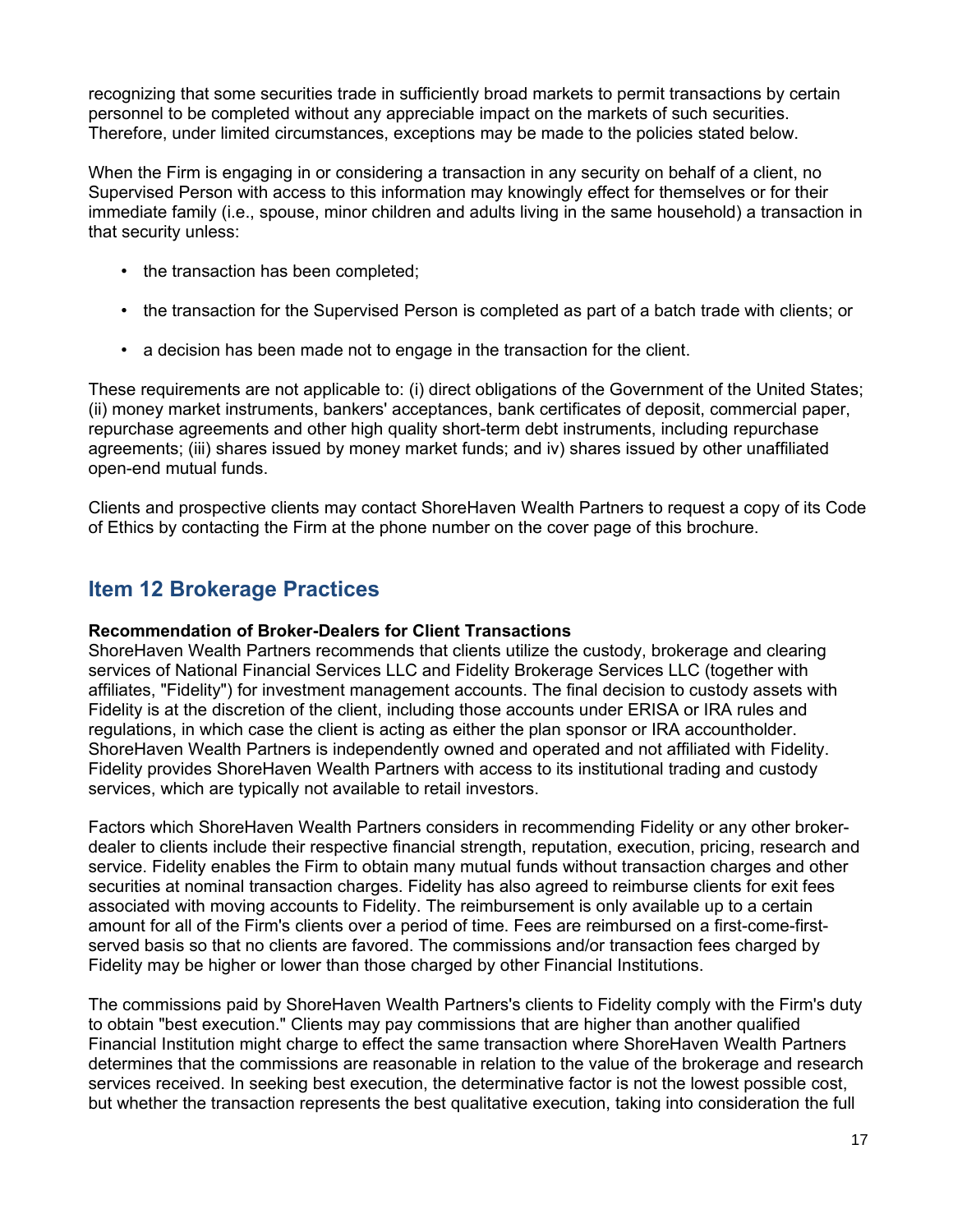range of a Financial Institution's services, including among others, the value of research provided, execution capability, commission rates and responsiveness. ShoreHaven Wealth Partners seeks competitive rates but may not necessarily obtain the lowest possible commission rates for client transactions.

Transactions may be cleared through other broker-dealers with whom the Firm and its custodians have entered into agreements for prime brokerage clearing services. Should an account make use of prime brokerage, the Client may be required to sign an additional agreement, and additional fees are likely to be charged.

Consistent with obtaining best execution, brokerage transactions are directed to certain broker-dealers in return for investment research products and/or services which assist ShoreHaven Wealth Partners in its investment decision-making process. Such research will be used to service all of the Firm's clients, but brokerage commissions paid by one client may be used to pay for research that is not used in managing that client's portfolio. The receipt of investment research products and/or services as well as the allocation of the benefit of such investment research products and/or services poses a conflict of interest because ShoreHaven Wealth Partners does not have to produce or pay for the products or services.

ShoreHaven Wealth Partners periodically and systematically reviews its policies and procedures regarding its recommendation of Financial Institutions in light of its duty to obtain best execution.

#### **Software and Support Provided by Financial Institutions**

ShoreHaven Wealth Partners receives without cost from Fidelity administrative support, computer software, related systems support, as well as other third party support as further described below (together "Support") which allow ShoreHaven Wealth Partners to better monitor client accounts maintained at Fidelity and otherwise conduct its business. ShoreHaven Wealth Partners receives the Support without cost because the Firm renders investment management services to clients that maintain assets at Fidelity. The Support is not provided in connection with securities transactions of clients (i.e., not "soft dollars"). The Support benefits ShoreHaven Wealth Partners, but not its clients directly. Clients should be aware that ShoreHaven Wealth Partners's receipt of economic benefits such as the Support from a broker-dealer creates a conflict of interest since these benefits will influence the Firm's choice of broker-dealer over another that does not furnish similar software, systems support or services. In fulfilling its duties to its clients, ShoreHaven Wealth Partners endeavors at all times to put the interests of its clients first and has determined that the recommendation of Fidelity is in the best interest of clients and satisfies the Firm's duty to seek best execution.

Specifically, ShoreHaven Wealth Partners receives the following benefits from Fidelity: i) receipt of duplicate client confirmations and bundled duplicate statements; ii) access to a trading desk that exclusively services its institutional traders; iii) access to block trading which provides the ability to aggregate securities transactions and then allocate the appropriate shares to client accounts; and iv) access to an electronic communication network for client order entry and account information.

Fidelity also makes available to the Firm, at no additional charge, certain research and brokerage services, including research services obtained by Fidelity directly from independent research companies, as selected by ShoreHaven Wealth Partners (within specified parameters). These research and brokerage services are used by the Firm to manage accounts for which it has investment discretion.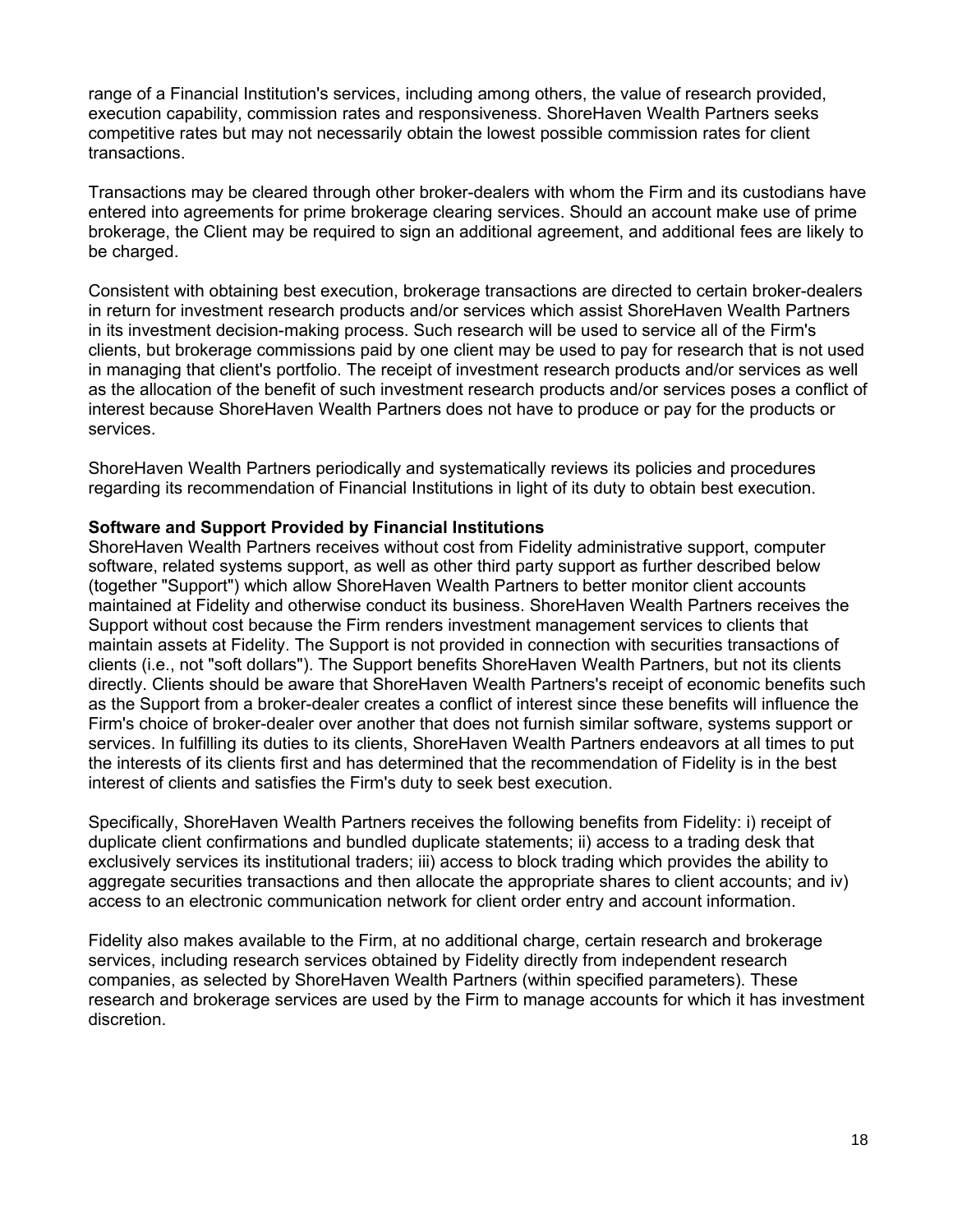These services generally are available to independent investment advisors on an unsolicited basis, at no charge to them so long as a certain amount of the advisor's clients' assets are maintained in accounts at Fidelity. Fidelity's services include brokerage services that are related to the execution of securities transactions, custody, research, including that in the form of advice, analyses and reports, and access to mutual funds and other investments that are otherwise generally available only to institutional investors or would require a significantly higher minimum initial investment.

For client accounts maintained in its custody, Fidelity generally does not charge separately for custody services but is compensated by account holders through commissions or other transaction-related or asset- based fees for securities trades that are executed through Fidelity or that settle into Fidelity accounts.

Fidelity also makes available to the Firm other products and services that benefit the Firm but may not benefit its clients' accounts. These benefits may include national, regional or Firm specific educational events organized and/or sponsored by Fidelity. Other potential benefits may include occasional business entertainment of personnel of ShoreHaven Wealth Partners by Fidelity personnel, including meals, invitations to sporting events, including golf tournaments, and other forms of entertainment, some of which may accompany educational opportunities. Other of these products and services assist ShoreHaven Wealth Partners in managing and administering clients' accounts. These include software and other technology (and related technological training) that provide access to client account data (such as trade confirmations and account statements), facilitate trade execution (and allocation of aggregated trade orders for multiple client accounts), provide research, pricing information and other market data, facilitate payment of the Firm's fees from its clients' accounts, and assist with back-office training and support functions, recordkeeping and client reporting. Many of these services generally may be used to service all or some substantial number of the Firm's accounts, including accounts not maintained at Fidelity. Fidelity also makes available to ShoreHaven Wealth Partners other services intended to help the Firm manage and further develop its business enterprise. These services may include professional compliance, legal and business consulting, publications and conferences on practice management, information technology, business succession, regulatory compliance, employee benefits providers, human capital consultants, insurance and marketing. In addition, Fidelity may make available, arrange and/or pay vendors for these types of services rendered to the Firm by independent third parties. Fidelity may discount or waive fees it would otherwise charge for some of these services or pay all or a part of the fees of a third-party providing these services to the Firm. While, as a fiduciary, ShoreHaven Wealth Partners endeavors to act in its clients' best interests, the Firm's recommendation that clients maintain their assets in accounts at Fidelity may be based in part on the benefits received and not solely on the nature, cost or quality of custody and brokerage services provided by Fidelity, which creates a potential conflict of interest. Without this arrangement, the Firm might be compelled to purchase the same or similar services at its own expense.

#### **Brokerage for Client Referrals**

ShoreHaven Wealth Partners does not consider, in selecting or recommending broker-dealers, whether the Firm receives client referrals from the Financial Institutions or other third party.

#### **Directed Brokerage**

The client may direct ShoreHaven Wealth Partners in writing to use a particular Financial Institution to execute some or all transactions for the client. In that case, the client will negotiate terms and arrangements for the account with that Financial Institution and the Firm will not seek better execution services or prices from other Financial Institutions or be able to "batch" client transactions for execution through other Financial Institutions with orders for other accounts managed by ShoreHaven Wealth Partners (as described above). As a result, the client may pay higher commissions or other transaction costs, greater spreads or may receive less favorable net prices, on transactions for the account than would otherwise be the case. Subject to its duty of best execution, ShoreHaven Wealth Partners may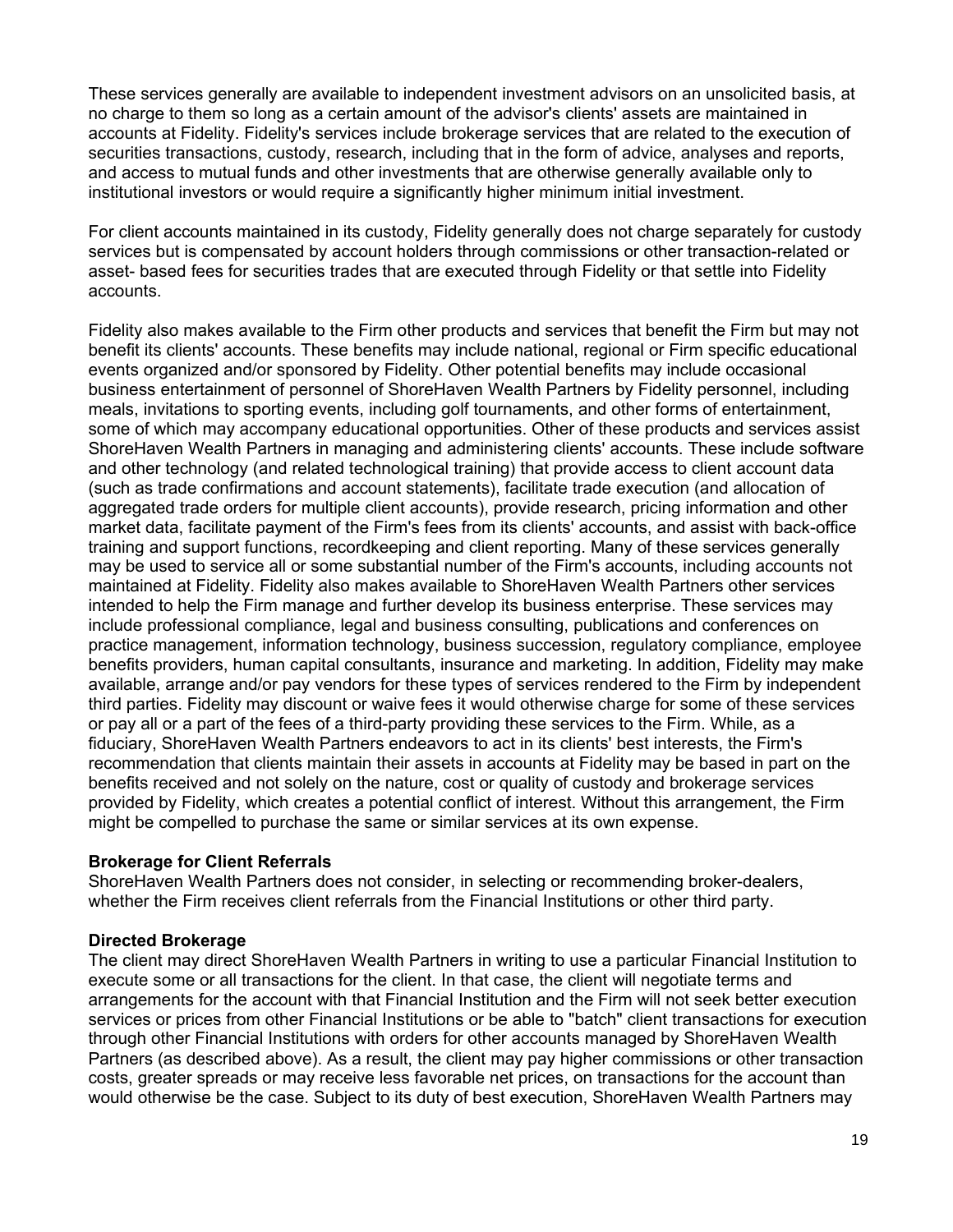decline a client's request to direct brokerage if, in the Firm's sole discretion, such directed brokerage arrangements would result in additional operational difficulties or violate restrictions imposed by other broker-dealers (as further discussed below).

#### **Commissions or Sales Charges for Recommendations of Securities**

As discussed above, certain Supervised Persons in their respective individual capacities are registered representatives of PKS. These Supervised Persons are subject to FINRA Rule 3280 which restricts registered representatives from conducting securities transactions away from their broker-dealer unless the registered representatives give prior notice of such transactions to PKS and, in most circumstances, PKS provides written consent. Therefore, clients are advised that certain Supervised Persons are restricted to conducting securities transactions through PKS if they have not secured written consent from PKS to execute securities transactions though a different broker-dealer. Absent such written consent or separation from PKS, these Supervised Persons are generally prohibited from executing securities transactions through any broker-dealer other than PKS under its internal supervisory policies. The Firm is cognizant of its duty to obtain best execution and has implemented policies and procedures reasonably designed in such pursuit.

#### **Trade Aggregation**

Transactions for each client will be effected independently, unless ShoreHaven Wealth Partners decides to purchase or sell the same securities for several clients at approximately the same time. ShoreHaven Wealth Partners may (but is not obligated to) combine or "batch" such orders to obtain best execution, to negotiate more favorable commission rates or to allocate equitably among the Firm's clients differences in prices and commissions or other transaction costs that might not have been obtained had such orders been placed independently. Under this procedure, transactions will be averaged as to price and allocated among ShoreHaven Wealth Partners's clients pro rata to the purchase and sale orders placed for each client on any given day. To the extent that the Firm determines to aggregate client orders for the purchase or sale of securities, including securities in which ShoreHaven Wealth Partners's Supervised Persons may invest, the Firm does so in accordance with applicable rules promulgated under the Advisers Act and no-action guidance provided by the staff of the U.S. Securities and Exchange Commission. ShoreHaven Wealth Partners does not receive any additional compensation or remuneration as a result of the aggregation.

In the event that the Firm determines that a prorated allocation is not appropriate under the particular circumstances, the allocation will be made based upon other relevant factors, which include: (i) when only a small percentage of the order is executed, shares may be allocated to the account with the smallest order or the smallest position or to an account that is out of line with respect to security or sector weightings relative to other portfolios, with similar mandates; (ii) allocations may be given to one account when one account has limitations in its investment guidelines which prohibit it from purchasing other securities which are expected to produce similar investment results and can be purchased by other accounts; (iii) if an account reaches an investment guideline limit and cannot participate in an allocation, shares may be reallocated to other accounts (this may be due to unforeseen changes in an account's assets after an order is placed); (iv) with respect to sale allocations, allocations may be given to accounts low in cash; (v) in cases when a pro rata allocation of a potential execution would result in a de minimis allocation in one or more accounts, the Firm may exclude the account(s) from the allocation; the transactions may be executed on a pro rata basis among the remaining accounts; or (vi) in cases where a small proportion of an order is executed in all accounts, shares may be allocated to one or more accounts on a random basis.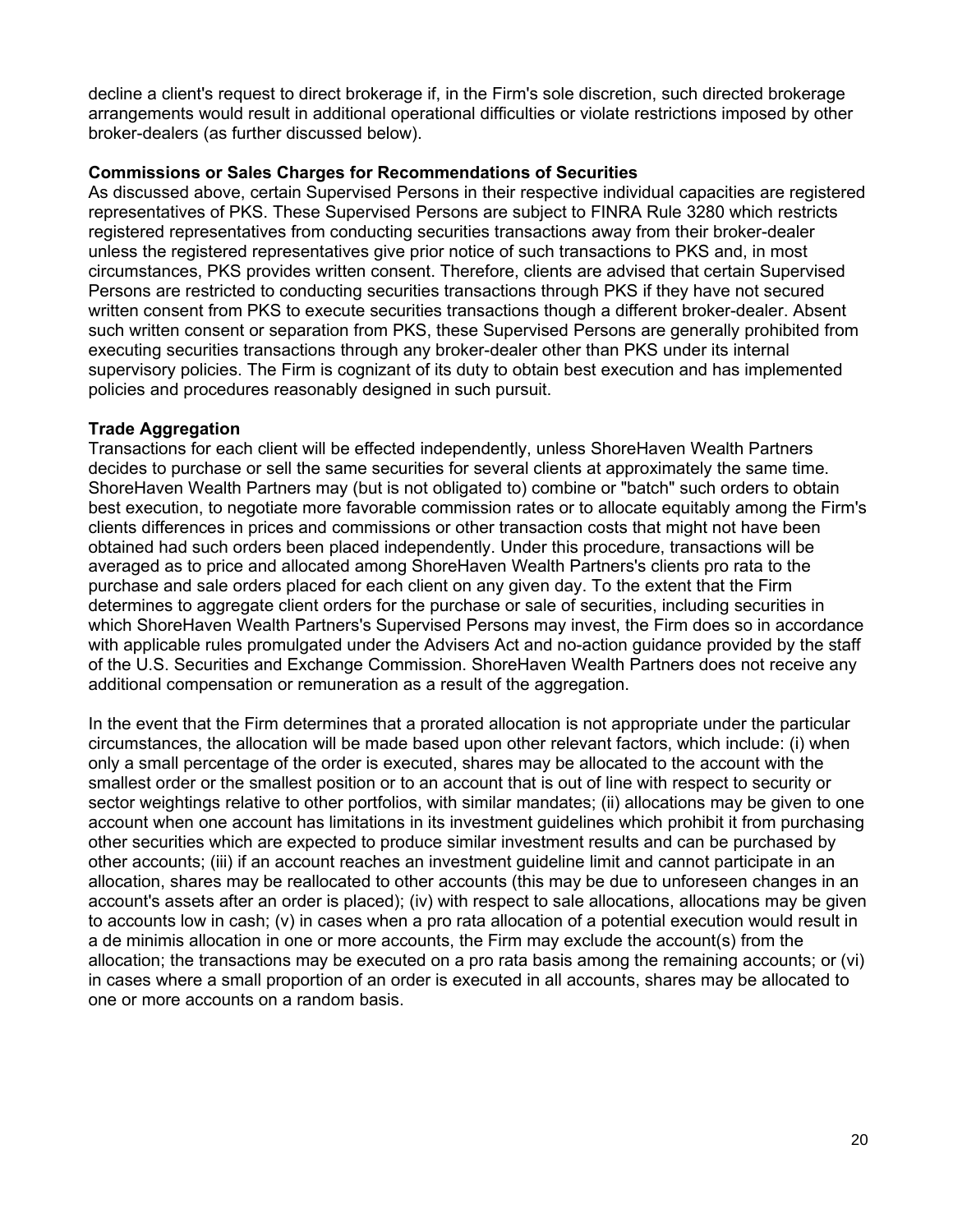# **Item 13 Review of Accounts**

#### **Account Reviews**

ShoreHaven Wealth Partners monitors client portfolios on a continuous and ongoing basis and regular account reviews are conducted on at least an annual basis. Such reviews are conducted by the Firm's Principals and/or investment adviser representatives. All investment advisory clients are encouraged to discuss their needs, goals and objectives with ShoreHaven Wealth Partners and to keep the Firm informed of any changes thereto.

#### **Account Statements and Reports**

Clients are provided with transaction confirmation notices and regular summary account statements directly from the Financial Institutions where their assets are custodied. From time-to-time or as otherwise requested, clients may also receive written or electronic reports from ShoreHaven Wealth Partners and/or an outside service provider, which contain certain account and/or market-related information, such as an inventory of account holdings or account performance. Clients should compare the account statements they receive from their custodian with any documents or reports they receive from ShoreHaven Wealth Partners or an outside service provider.

## **Item 14 Client Referrals and Other Compensation**

The Firm does not currently provide compensation to any third-party solicitors for client referrals.

## **Item 15 Custody**

ShoreHaven Wealth Partners is deemed to have custody of client funds and securities because the Firm is given the ability to debit client accounts for payment of the Firm's fees. As such, client funds and securities are maintained at one or more Financial Institutions that serve as the qualified custodian with respect to such assets. Such qualified custodians will send account statements to clients at least once per calendar quarter that typically detail any transactions in such account for the relevant period.

In addition, as discussed in Item 13, ShoreHaven Wealth Partners will also send, or otherwise make available, periodic supplemental reports to clients. Clients should carefully review the statements sent directly by the Financial Institutions and compare them to those received from ShoreHaven Wealth Partners. Any other custody disclosures can be found in the Firm's Form ADV Part 1.

ShoreHaven Wealth Partners also anticipates having custody due to clients giving the Firm limited power of attorney in a standing letter of authorization ("SLOA") to disburse funds to one or more third parties as specifically designated by the client. In such circumstances, the Firm will implement the steps in the SEC's no-action letter on February 21, 2017 which includes (in summary): i) client will provide instruction for the SLOA to the custodian; ii) client will authorize the Firm to direct transfers to the specific third party; iii) the custodian will perform appropriate verification of the instruction and provide a transfer of funds notice to the client promptly after each transfer; iv) the client will have the ability to terminate or change the instruction; v) the Firm will have no authority or ability to designate or change the identity or any information about the third party; vi) the Firm will keep records showing that the third party is not a related party of the Firm or located at the same address as the Firm; and vii) the custodian will send the client an initial and annual notice confirming the SLOA instructions.